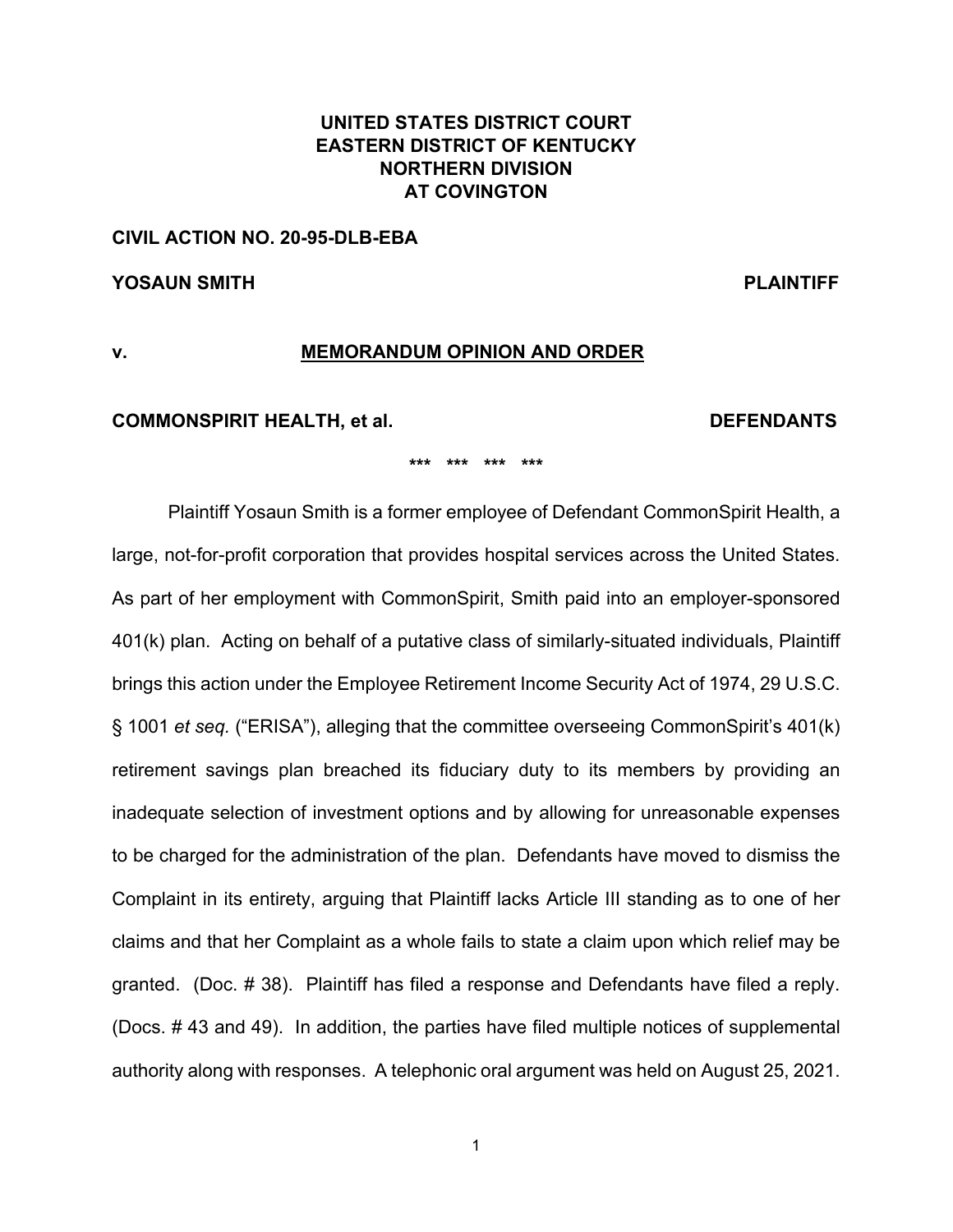(Docs. # 75 and 76). Accordingly, the Motion to Dismiss is ripe for the Court's review. As discussed below, Plaintiff has not alleged facts from which the Court can infer imprudent conduct on the part of the Defendants. Thus, Plaintiff has failed to state a claim under ERISA and Defendants' Motion to Dismiss is **granted**.

### **I. FACTUAL AND PROCEDURAL BACKGROUND**

CommonSpirit offers its employees the opportunity to invest in a retirement plan ("the Plan"), in which participants may direct their contributions (and employer matching contributions) into various investments options offered by the Plan, such as mutual funds and brokerage accounts. (Doc.  $\# 1 \P 16$ ). The Plan is a qualified tax-deferred, defined contribution plan under Internal Revenue Code § 401, 26 U.S.C. §§ 401(a)(k). (*Id.* ¶¶ 2, 16). With over 100,000 thousand participants and total investments exceeding \$3.2 billion, the Plan is one of the largest of its kind in the country. (*Id.* ¶ 4).

As the Plan Sponsor and fiduciary charged with administering the Plan, CommonSpirit assembled the Administration Committee ("the Committee") and appointed its individual members to administer the Plan on CommonSpirit's behalf. (*Id.*  ¶¶ 5, 10-12). During the relevant period, the Committee retained Fidelity Management Trust Company to hold the Plan's assets. (*Id.* ¶ 18). In exchange for its services, Fidelity charged recordkeeping fees that were paid by Plan participants through a deduction in investment income. (*Id.* ¶ 16). Each participant's account is charged with the amount of distributions taken and allocation of administrative expenses. (*Id.*).

Plaintiff is a former employee of CommonSpirit and a participant in the Plan. (*Id.*  ¶ 9). The gravamen of her Complaint is that Defendants violated their fiduciary duties of prudence and loyalty under 29 U.S.C. § 1104(a) by (1) selecting investment funds with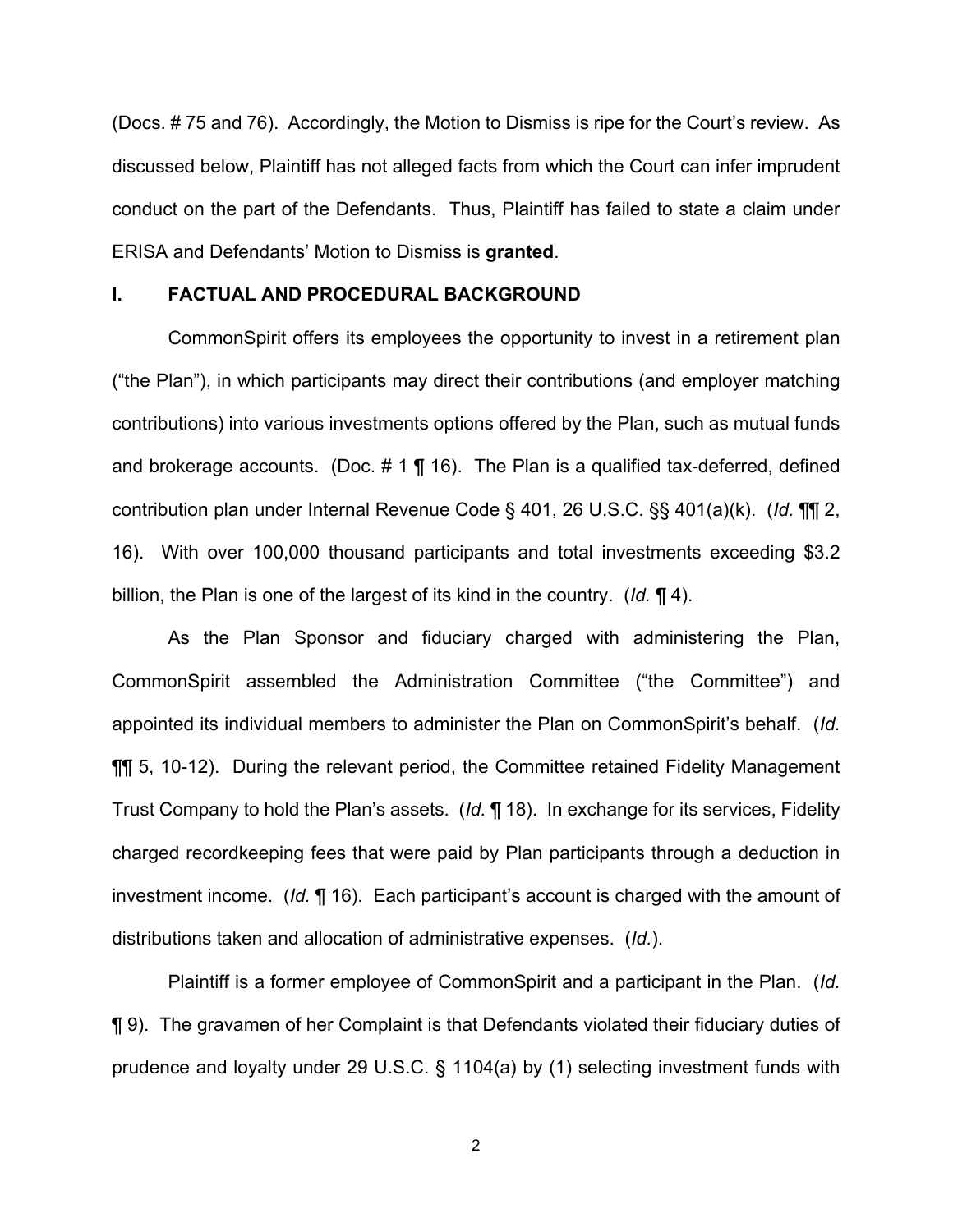higher fees and subpar performance, (2) offering an investment menu that was more expensive than that of comparable plans, and (3) allowing the Plan to pay excessive recordkeeping fees to Fidelity. (*Id.* ¶¶ 19-49, 71). Plaintiff's allegations cover the time period from July 2, 2014 to the present. (*Id.* ¶ 56).

Plaintiff alleges numerous facts in support of her claims. For instance, Plaintiff claims that Defendants included actively managed mutual funds in the menu of funds for participants to invest in while excluding lower-cost and better-performing passively managed funds. In an actively managed fund, fund managers hand select stocks or bonds in an attempt to outperform the market. (*Id.* ¶ 26). In contrast, passively managed funds do not make any independent investment choices and instead simply track a designated market benchmark or index. (*Id.* ¶ 25). Plaintiff identifies in particular the Fidelity Freedom Funds, a suite of thirteen funds that are actively managed by Fidelity fund managers (hereinafter referred to as the "Active Suite"). Given the active involvement of fund managers, the Active Suite naturally has higher operating costs as compared to Fidelity's passively managed index funds (hereinafter referred to as the "Index Suite"). (*Id.* ¶¶ 21, 31). These operating costs, comprised of investment management fees and trading costs, "are generally expressed as an expense ratio: the amount of fees charged as a percentage of the total assets invested. The size of the expense ratio varies based on a host of factors unique to each investment, such as the size of the fund, the frequency of trading, and the complexity of its holdings." *Davis v. Washington Univ. in St. Louis*, 960 F.3d 478, 482 (8th Cir. 2020) (citing Emp. Benefits Sec. Admin., U.S. Dep't of Labor, Understanding Retirement Plan Fees and Expenses 4, 9 (Dec. 2011)). As alleged in the Complaint, while the expense ratio for the Index Suite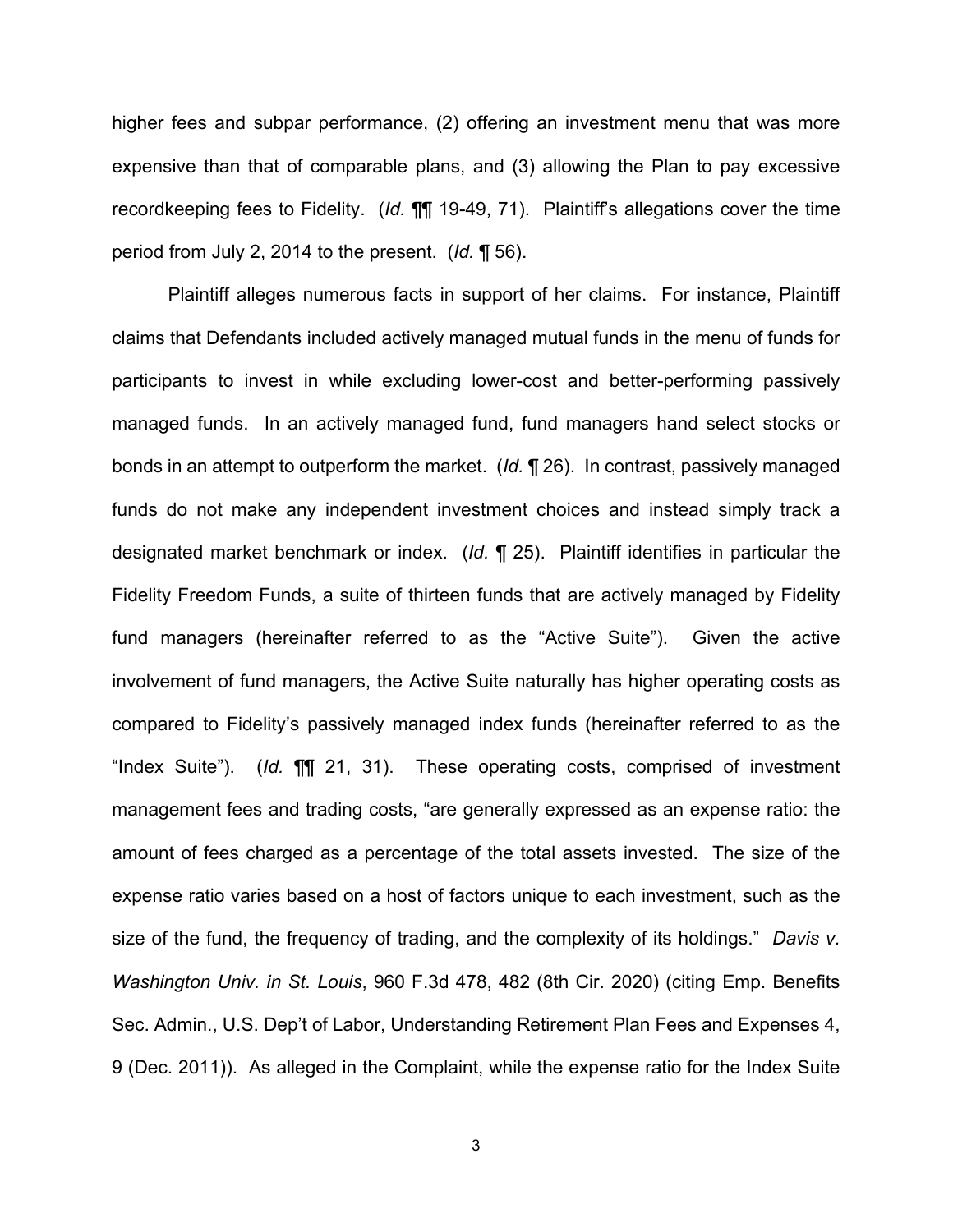was a mere 0.08%, the expense ratio for the funds in the Active Suite ranged from range from 0.42% to 0.65% for the K Share class, which the Plan used until 2018, and 0.37% to 0.49% for the K6 share class, which the Plan used thereafter. (Doc. # 1 ¶ 31). To illustrate the difference in costs, Plaintiff asserts that Plan participants who invested in the Active Suite would have collectively saved over \$1.24 million in fees in 2018 alone had they invested in the Index Suite instead. (*Id.* ¶¶ 31-33).

In addition to being more expensive, the Active Suite, as alleged in the Complaint, has significantly underperformed the Index Suite on a three-year and five-year trailing basis since 2014. (*Id.* ¶¶ 36-37). On top of this, Plaintiff alleges that the Active Suite has consistently been rated lower than the Index Suite by the rating agency Morningstar. (*Id.* ¶ 35). Plaintiff also cites a 2019 report purportedly showing rising investor demand for Fidelity's Index Suite and falling demand for the Active Suite. (*Id.* ¶ 34).Thus, in Plaintiff's view, "[a] simple weighing of the benefits of the two suites indicates that the Index suite is a far superior option, and, consequently, the more appropriate choice for the Plan." (*Id.*  $\P$  21).

The Complaint does not allege which fund(s), if any, Plaintiff herself invested in, but does claim that at least 76% of the Plan's assets were invested in the Active Suite. (*Id.* ¶ 24). Plaintiff therefore contends that Defendants' failure to adequately evaluate the investment options included in the Plan had significant class-wide impact. (*Id.*). In addition, Plaintiff's counsel at oral argument indicated that Plaintiff had invested in one of the funds in the challenged Fidelity Active Suite. (Doc. # 76 at 26). The Court granted Plaintiff leave to supplement the record with this information, which Plaintiff did in the form of an affidavit filed on August 25, 2021. (Doc. # 73-1 at 1).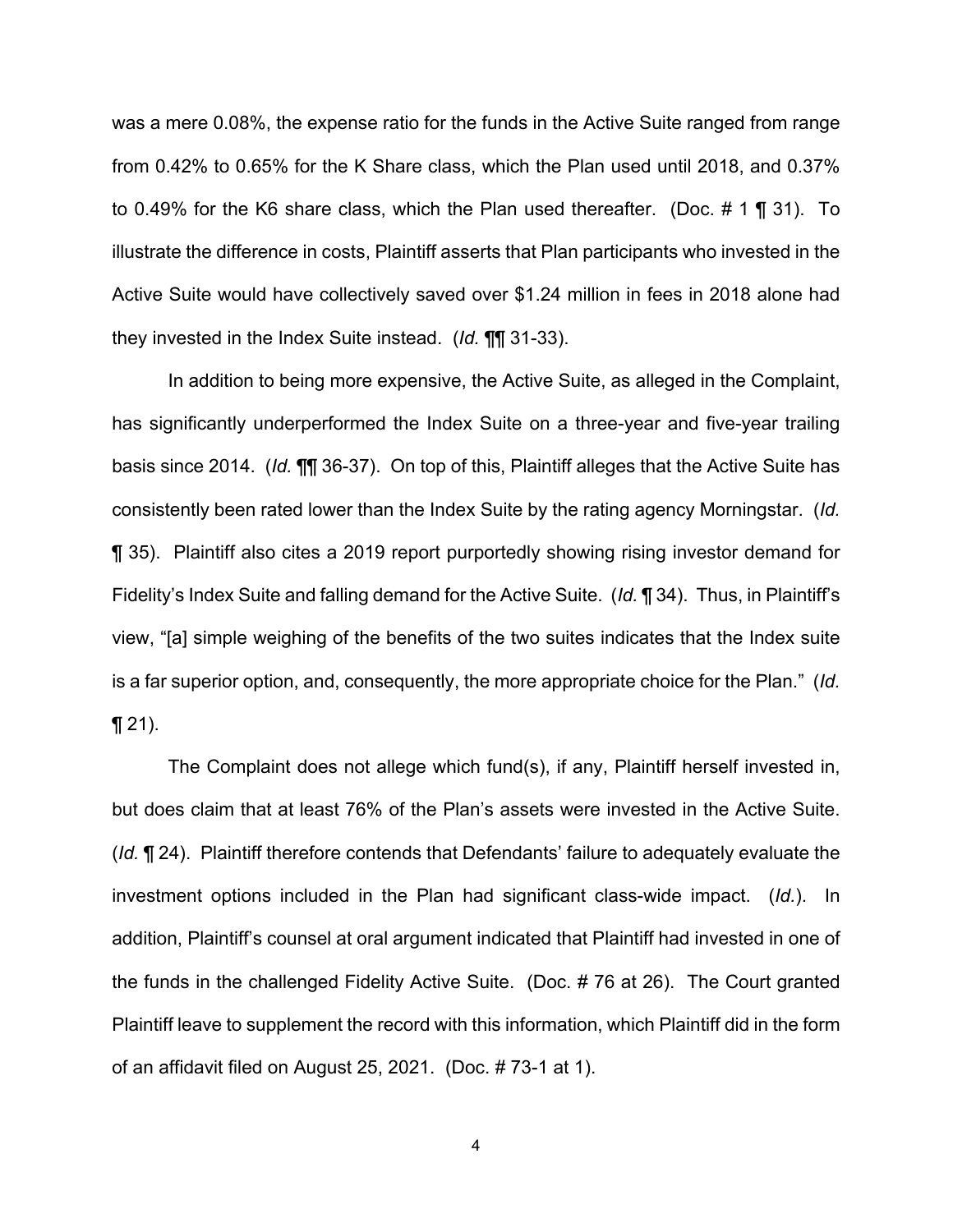Aside from the thirteen funds contained in the Fidelity Active Suite, Plaintiff takes aim at two other actively managed mutual funds offered by the Plan—the American Beacon Large Cap Value Fund and the AllianzGI NFJ Small Cap Value Fund. (Doc. # 1 ¶¶ 39, 42). Plaintiff alleges that the Beacon Fund severely trailed its market benchmark, and thus "Defendants' failure to replace this underachieving investment option with better performing alternatives was a breach of fiduciary duty." (*Id.* ¶ 41). The Allianz fund was actually removed from the Plan's investment menu in 2018, but not before it had underperformed its market benchmark "for many consecutive years." (*Id.* ¶ 42).

In addition to criticizing the inclusion of the specific funds discussed above, Plaintiff alleges that the total amount paid in investment management fees during the relevant period was far too high. (*Id.* ¶ 48). Plaintiff cites statistics showing that the management fees paid as a percentage of total assets was significantly higher for the CommonSpirit Plan than those of comparable plans. (*Id.* ¶¶ 48-49). In Plaintiff's view, "Defendants' failure to ensure that the Plan offered a lineup that charged participants reasonable and appropriate expenses represents a profound breach of fiduciary duty." (*Id.* ¶ 49).

Finally, the Complaint alleges that the Plan paid excessive administrative fees to Fidelity and that Defendants' failure to defray these costs was a breach of fiduciary duty. The Complaint alleges that "[t]hroughout the Class Period, Fidelity has received compensation for its recordkeeping services as a flat fee charged at between \$30 and \$34 per person," which, according to Plaintiff, is higher than that of comparable plans. (*Id.* ¶ 45). Plaintiff contends that a plan as large as CommonSpirit's would have the bargaining power "to obtain a per-participant cost significantly lower than \$30 per participant." (*Id.*).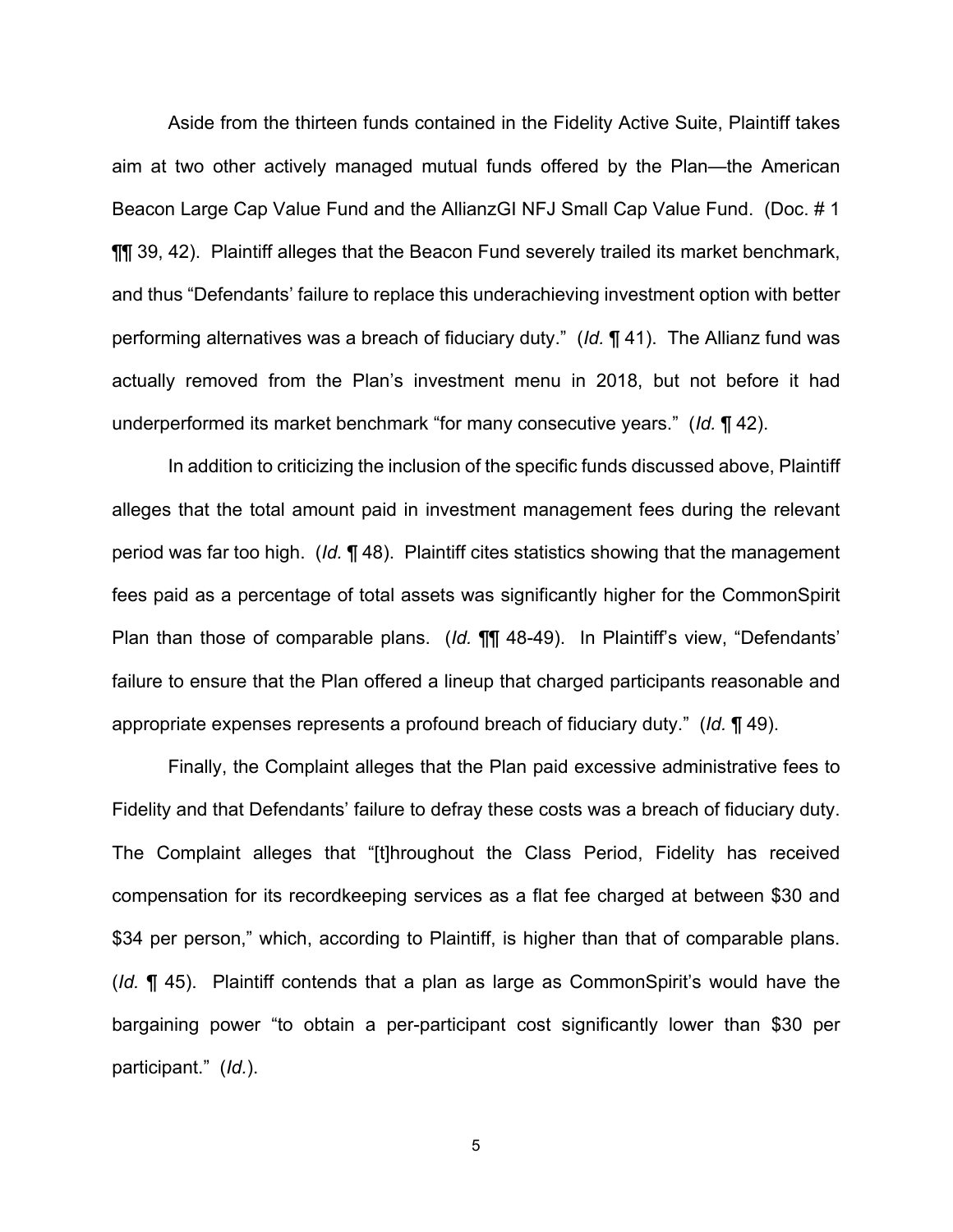Count I of the Complaint sets forth Smith's breach of fiduciary duty claim in detail, including the challenges to individual investment offerings and the allegation that the Plan paid excessive investment management fees and recordkeeping fees. In Count II, Plaintiff asserts a theory of co-fiduciary liability under 29 U.S.C. § 1105(a), that is, CommonSpirit failed to adequately monitor and oversee the conduct of the Committee, and the Committee failed to adequately monitor and oversee its members. (*Id.* ¶¶ 75- 82). In addition, Plaintiff alleges that each of the Defendants "knowingly participated" and "enabled" the breaches of the other Defendants and "failed to make any reasonable effort under the circumstances to remedy the breaches." (*Id.* ¶ 83). The third and final count in the Complaint alleges that, to the extent Defendants did not act as fiduciaries under ERISA, they participated in a "knowing breach of trust" by "permitting the Plan to offer a menu of poor and expensive investment options." (*Id.* ¶ 86). Such a theory of liability has been held to be actionable under ERISA in cases where the defendant had "'actual or constructive knowledge' of the circumstances surrounding an underlying breach." *See Harris Tr. & Sav. Bank v. Salomon Smith Barney, Inc.*, 530 U.S. 238, 251 (2000).

Defendants have moved to dismiss the Complaint in its entirety. In the brief in support of their Motion, Defendants argue that Plaintiff lacks Article III standing to challenge Plan investment options she has not invested in. (Doc. # 38 at 12). Defendants also argue that the allegations in the Complaint fail to state a claim. (*Id.* at 5). Plaintiff has filed a response in opposition, (Doc. # 43), and Defendants have replied, (Doc. # 49). With leave of Court, Defendants supplemented their reply brief with updated data on the performance of the challenged investment funds, to which Plaintiff has responded. (Docs. # 72, 74, 75). In addition, the parties have submitted a total of thirteen supplemental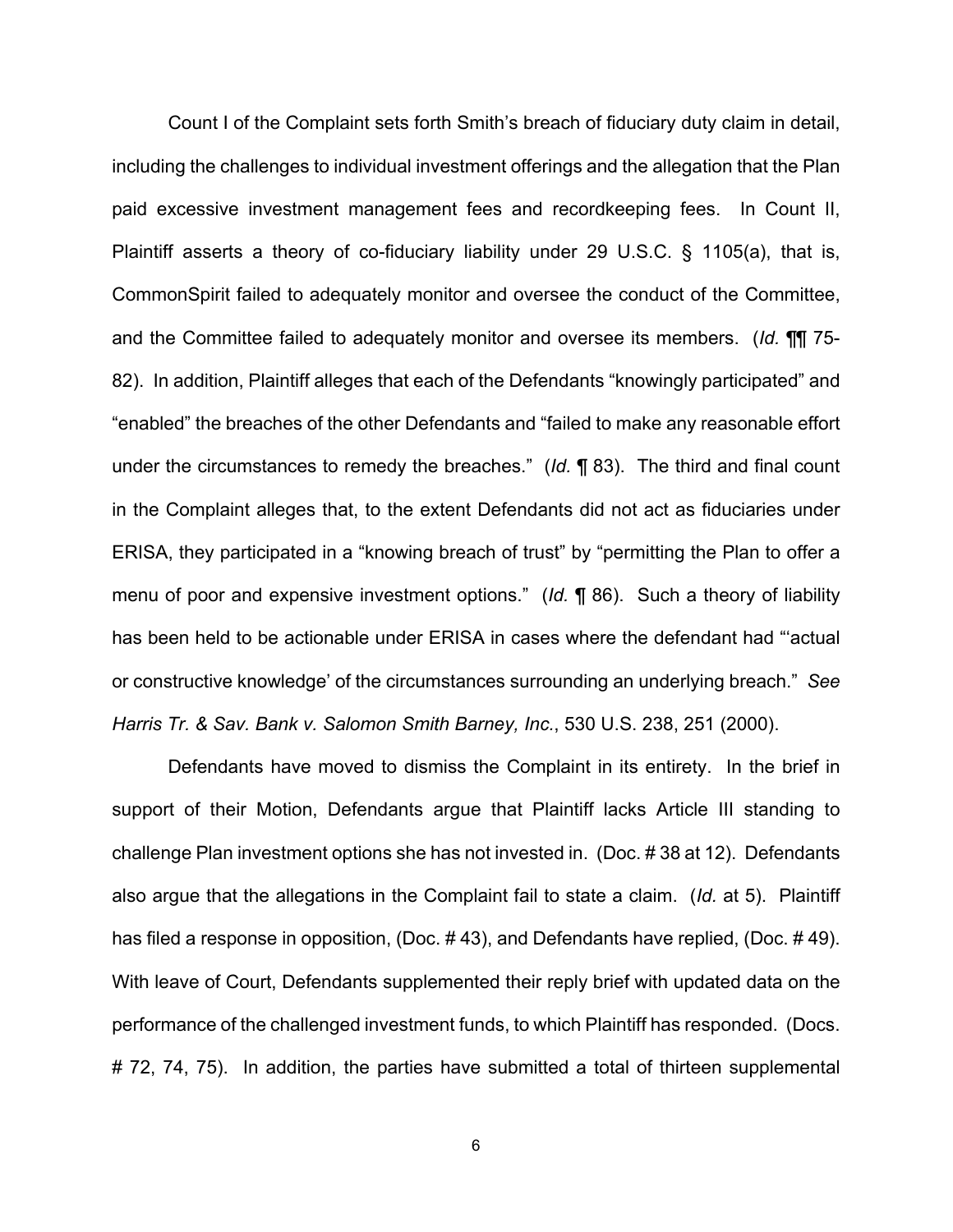notices of authority along with responses. (Docs. # 50, 51, 52, 53, 54, 55, 57, 58, 61, 62, 63, 64, 65, 66, 67, 68, 70, 71). The Court heard argument on Defendants' Motion on August 25, 2021. (Doc. # 75).

#### **II. ANALYSIS**

#### **A. Article III Standing**

 Defendants challenge Plaintiff's standing only with respect to her claim that Defendants imprudently chose investment vehicles that underperformed relative to their peers. However, Plaintiff has alleged that she suffered injury by investing in one of the challenged funds. As shown below, this provides Plaintiff standing to challenge not only the fund she invested in, but other similar funds alleged to have underperformed.

In order to invoke the power of a federal court, a plaintiff must present a "case" or "controversy" within the meaning of Article III of the Constitution. This "irreducible constitutional minimum of standing" requires a showing of "injury in fact" to the plaintiff that is "fairly traceable to the challenged action of the defendant," and "likely [to] be redressed by a favorable decision." *Lujan v. Defenders of Wildlife*, 504 U.S. 555, 560-61 (1992). Where there is a facial attack on the pleadings for lack of standing, as there is here, the court "must accept the allegations set forth in the complaint as true, drawing all inferences in favor of the plaintiff." *Mosley v. Kohl's Dep't Stores, Inc.*, 942 F.3d 752, 756 (6th Cir. 2019) (quoting *Galyor v. Hamilton Crossing CMBS*, 582 F. App'x 576, 579 (6th Cir. 2014)). "However, 'the plaintiff, as the party invoking federal subject matter jurisdiction, has the burden of persuading the court that all of the requirements necessary to establish standing to bring the lawsuit have been met.'" *Dismas Charities, Inc. v. United*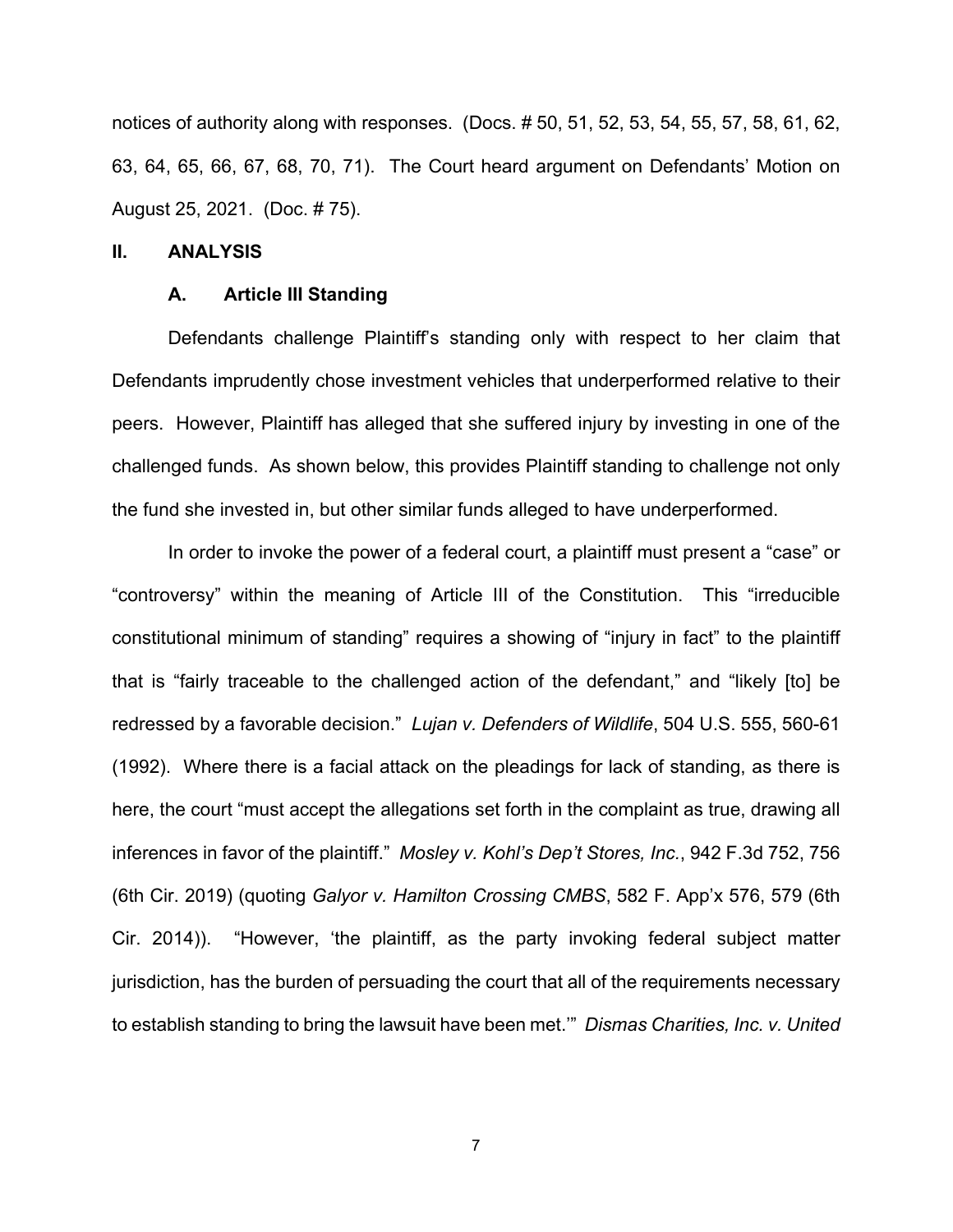*States DOJ*, 401 F.3d 666, 671 (6th Cir. 2005) (quoting *Courtney v. Smith*, 297 F.3d 455, 459 (6th Cir. 2002)). Plaintiff has met this burden.

In an affidavit, Plaintiff's counsel avers that Plaintiff invested in the Fidelity Freedom 2035 Fund during the class period, (Doc. # 73-1 at 2), a fund which is included in the Fidelity Active Suite, (Doc.  $\# 1 \P 28$ ). Plaintiff has thus alleged injury to her own Plan account which is traceable to the Defendants' conduct and which would be redressed by a favorable decision. At oral argument, defense counsel did not dispute that Plaintiff has standing to challenge the fund that she invested in but asserted that Plaintiff would nonetheless lack standing to challenge funds that she did not invest in, including the American Beacon Fund and the Allianz Fund. (Doc. # 76 at 27).

Contrary to Defendants' contention, Plaintiff's investment in one of the challenged funds is sufficient to confer standing to sue on behalf of plan members who invested in the remaining challenged funds. "Courts have recognized that a plaintiff with Article III standing may proceed under § 1132(a)(2) on behalf of the plan or other participants." *Braden v. Wal-Mart, Inc.*, 588 F.3d 585, 593 (8th Cir. 2009); *see, e.g.*, *Fallick v. Nationwide Mut. Ins. Co.*, 162 F.3d 410, 423 (6th Cir. 1998). In *Fallick*, the plaintiff brought a putative class action, alleging that his ERISA plan fiduciary improperly denied his claims for reimbursement of medical expenses. 162 F.3d at 421. The Sixth Circuit held that the plaintiff had standing to sue not only on behalf of members of his plan, but also members of other ERISA plans where the defendant had employed the identical methodology for denying medical benefits claims. *Id.* at 423. Once standing has been established, the court explained, "whether a plaintiff will be able to represent the putative class, including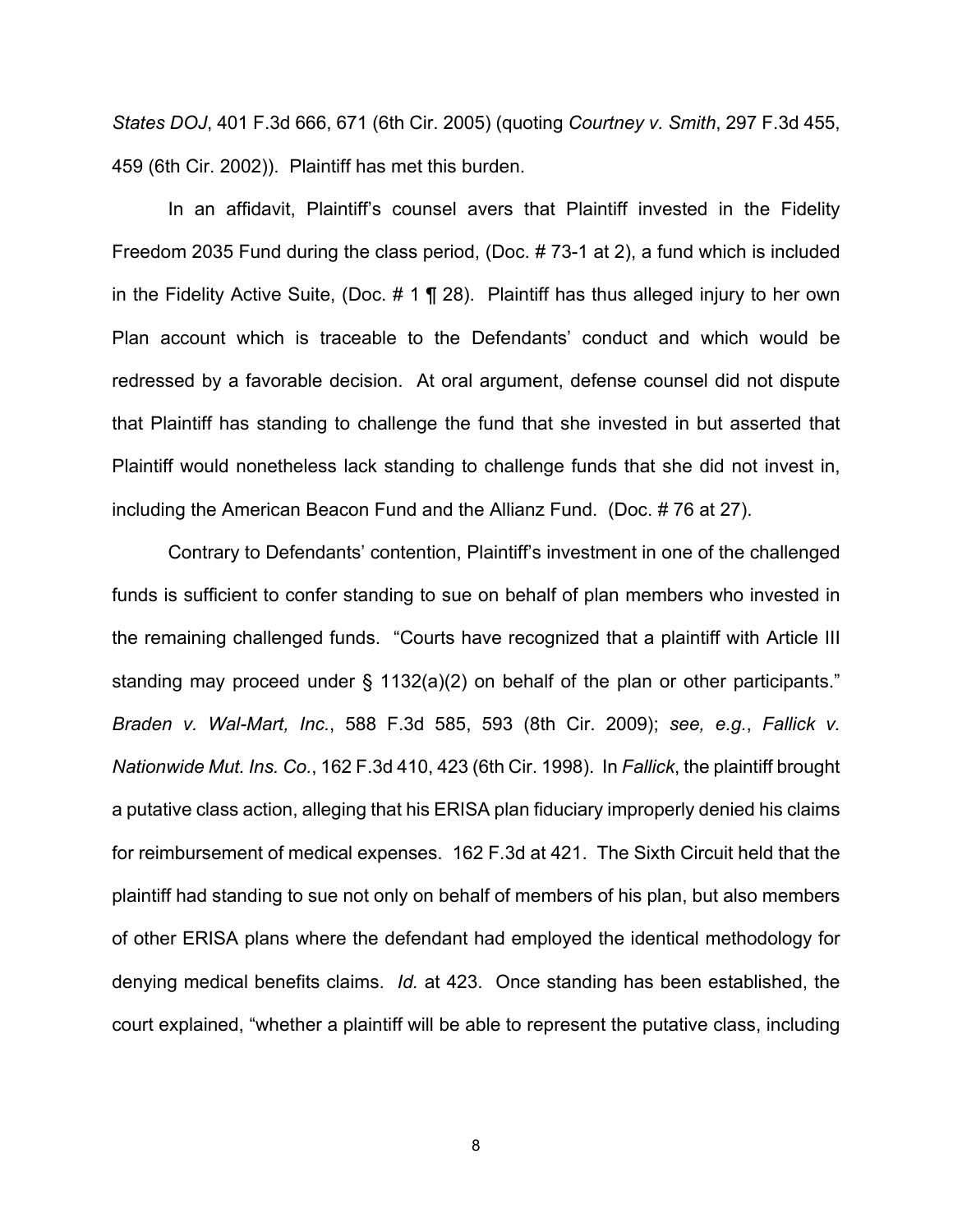absent class members, depends solely on whether he is able to meet the additional criteria encompassed in Rule 23 of the Federal Rules of Civil Procedure." *Id.* 

 Like the plaintiff in *Fallick*, Smith has alleged standing vis-à-vis the Defendants and thus has standing to represent other Plan participants who allegedly suffered similar, though not identical, injury. District courts within the Sixth Circuit have relied upon *Fallick*  to reach the same outcome. In *Cassell v. Vanderbilt University*, No. 3:16-cv-2086, 2018 WL 5264640, at \*3 (M.D. Tenn. Oct. 23, 2018), for example, plaintiffs brought a class action complaint similar to Smith's, alleging that defendants had violated ERISA by offering imprudent investments to plan participants. As in the present case, the class representatives in *Cassell* had invested in some but not all of the allegedly imprudent funds. *Id.* Standing was nonetheless established with respect to all the challenged funds, the court held, because "a plaintiff who is injured in his or her own plan assets—and thus has Article III standing—may proceed under Section 1132(a)(2) on behalf of the plan or other participants even if the relief sought sweeps beyond his own injury." *Id.* (citing *Fallick*, 162 F.3d at 423); *see also Sweda v. Univ. of Pa.*, 923 F.3d 320, 334 n.10 (3d Cir. 2019) (likewise holding that allegations of investment in some of an ERISA plan's underperforming funds gave the plaintiff standing to challenge all underperforming funds offered).

 Of course, "standing is not dispensed in gross," and "a plaintiff must demonstrate standing for each claim he seeks to press and for each form of relief that is sought." *Davis v. SEC*, 554 U.S. 724, 734 (2008) (quotations, alteration, and citations omitted). Further, a plaintiff may not acquire standing merely by virtue of bringing a class action. *Soehnlen v. Fleet Owners Ins. Fund*, 844 F.3d 576, 582 (6th Cir. 2016). But the Supreme Court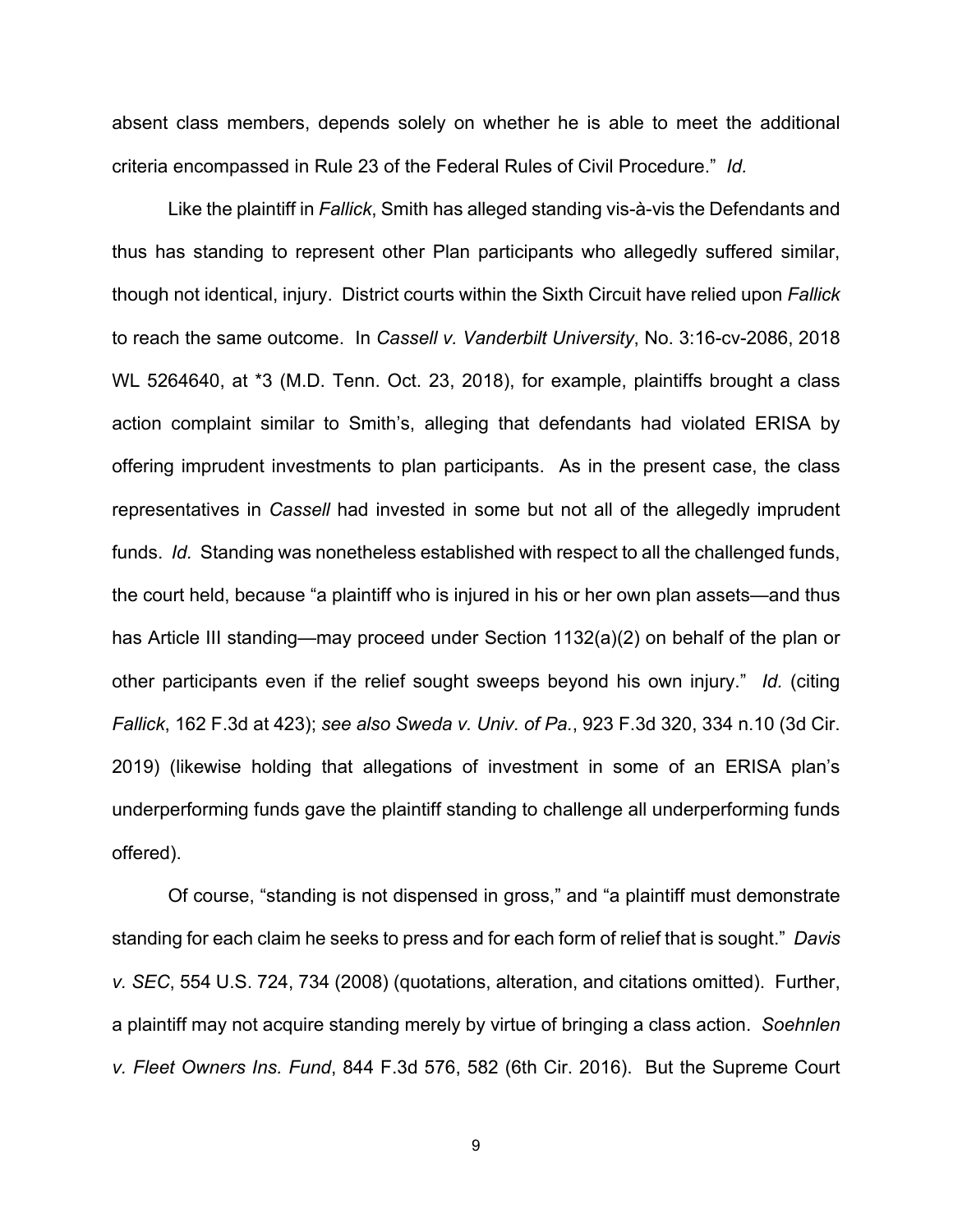has long rejected the notion that a class representative's injury must be identical to that of absent class members. *See Gratz v. Bollinger*, 539 U.S. 244, 262-63 (2003). "At bottom, 'the gist of the question of standing' is whether [a plaintiff has] 'such a personal stake in the outcome of the controversy as to assure that concrete adverseness which sharpens the presentation of issues upon which the court so largely depends for illumination.'" *Massachusetts v. EPA*, 549 U.S. 497, 517 (2007) (quoting *Baker v. Carr*, 369 U.S. 186, 204 (1962)). As the First Circuit recently explained in the class action context, "the question of standing is not: Are there differences between the claims of the class members and those of the class representative? Rather, the pertinent question is: Are the differences that do exist the type that leave the class representative with an insufficient personal stake in the adjudication of the class members' claims?" *In re Asacol Antitrust Litig.*, 907 F.3d 42, 49 (1st Cir. 2018). Here, the answer is clearly "no."

Plaintiff has a sufficient personal stake in the adjudication of the claims relating to the American Beacon Fund and the Allianz Fund. Those funds, like the Fidelity funds Plaintiff invested in, are alleged to have been improperly included in the Plan menu due to poor performance and high investment management fees. All the challenged funds, moreover, are actively managed and are alleged to have underperformed passively managed index funds or market indices. Finally, Plaintiff and members of the putative class are all participants in the same plan administered by Defendants. The Court thus has jurisdiction over the claims relating to the challenged funds which Plaintiff has not invested in.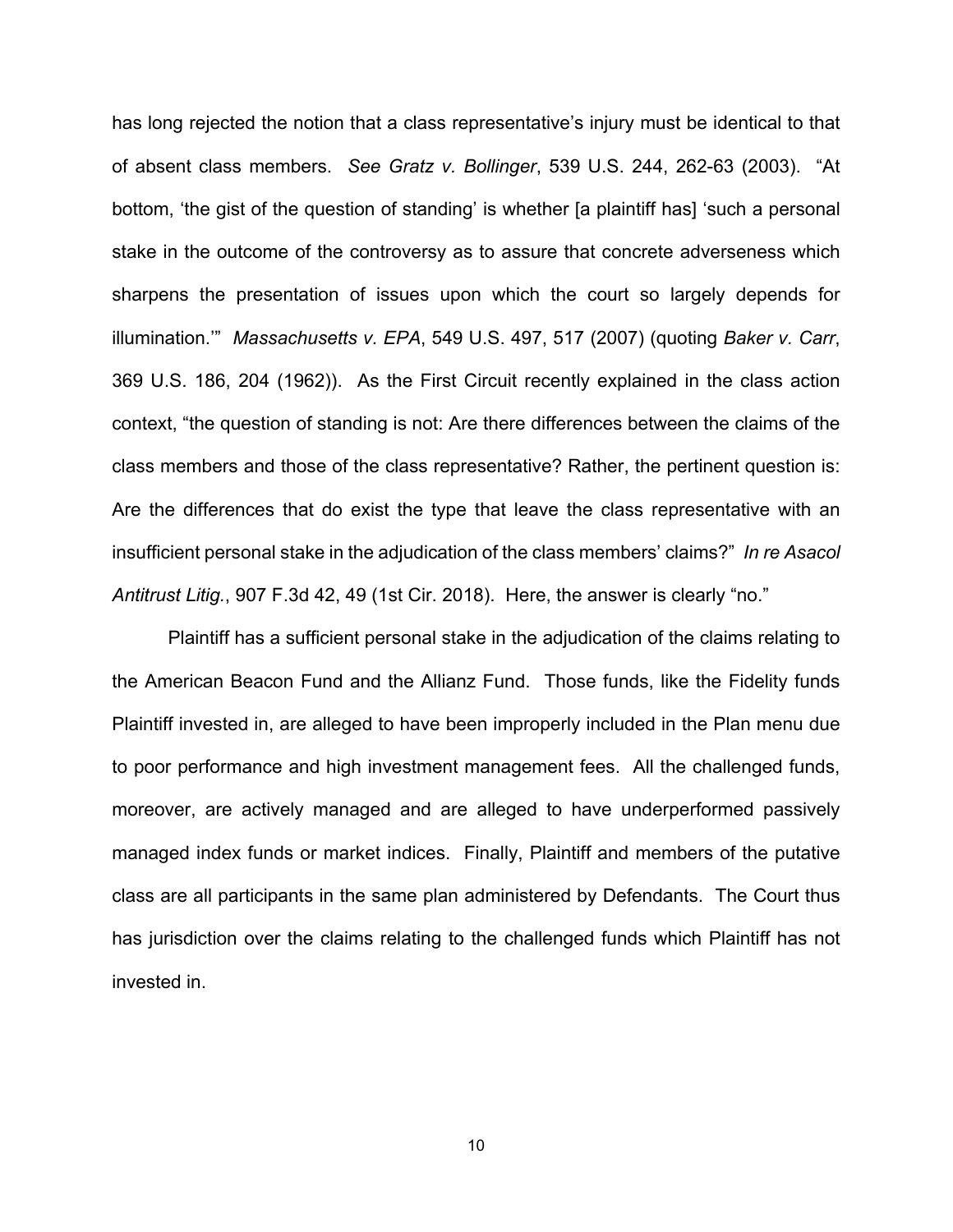#### **B. Defendants' Motion to Dismiss under Rule 12(b)(6)**

#### *1. Standard of Review*

Upon a Rule 12(b)(6) motion to dismiss, a court may dismiss a complaint that "fail[s] to state a claim upon which relief can be granted." Fed. R. Civ. P. 12(b)(6). In order "[t]o survive a motion to dismiss, a complaint must contain sufficient factual matter, accepted as true, to 'state a claim for relief that is plausible on its face.'" *Ashcroft v. Iqbal*, 556 U.S. 662, 678 (2009) (quoting *Bell Atl. Corp. v. Twombly*, 550 U.S. 544, 570 (2007)). A claim is plausible when "the plaintiff pleads factual content that allows the court to draw the reasonable inference that the defendant is liable for the misconduct alleged." *Id.*  (quoting *Twombly*, 550 U.S. at 556). A complaint does not have to show that liability is probable, "but asks for more than a sheer possibility that a defendant has acted unlawfully." *Id.* (quoting *Twombly*, 550 U.S. at 557). When evaluating a complaint, a court must accept all facts pled in the complaint as true. *Id.* It need not, however, "accept as true a legal conclusion couched as a factual allegation." *Id.* (quoting *Twombly*, 550 U.S. at 555). Merely stating the elements of a claim is insufficient; while "legal conclusions can provide the framework of a complaint, they must be supported by factual allegations." *Id.* at 678-79.

#### *2. ERISA's Fiduciary Duty of Prudence*

Fiduciaries of ERISA-governed plans such as the one at issue in this case must adhere to certain standards. Relevant here is the duty to act "with the care, skill, prudence, and diligence under the circumstances then prevailing that a prudent man acting in a like capacity and familiar with such matters would use in the conduct of an enterprise of a like character and with like aims." 29 U.S.C. § 1104(a)(1)(B). This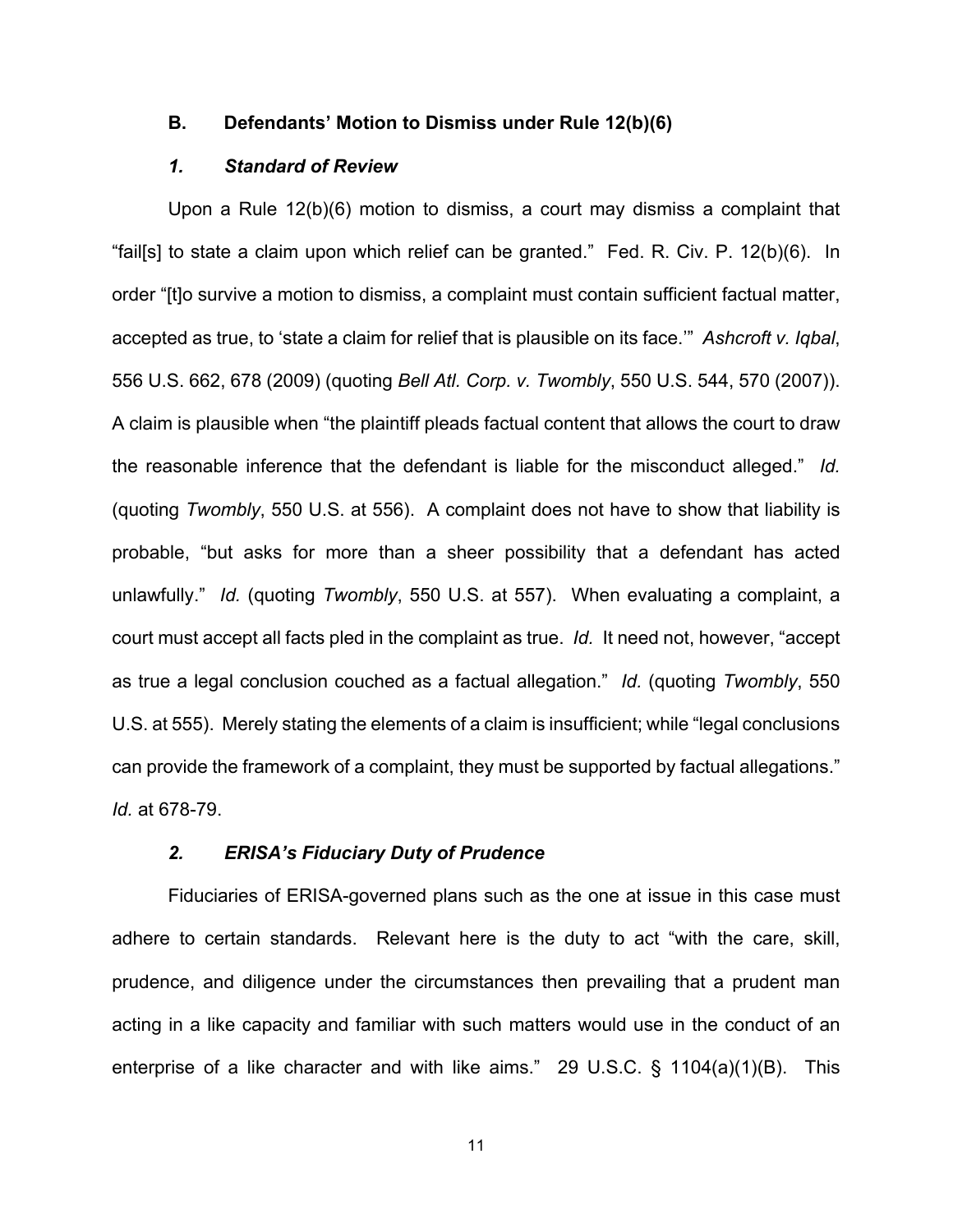statutory duty of prudence establishes "an objective standard" that focuses on "the process by which" decisions are made, "rather than the results of those decisions." *Davis v. Washington University in St. Louis*, 960 F.3d 478, 482 (8th Cir. 2020) (internal quotation marks omitted); *accord Sweda v. Univ. of Pa.*, 923 F.3d 320, 329 (3d Cir. 2019); *Pfeil v. State St. Bank & Tr. Co.*, 806 F.3d 377, 384-85 (6th Cir. 2015).

#### *3. Failure to Select Better Performing Funds*

"A plaintiff may allege that a fiduciary breached the duty of prudence by failing to properly monitor investments and remove imprudent ones." *Tibble v. Edison Int'l*, 575 U.S. 523, 530 (2015). Furthermore, fiduciaries must review investments at "regular intervals" and cannot assume that an investment that was proper initially "will remain so indefinitely." *Id.* at 529 (internal quotation marks omitted). Here, Plaintiff alleges that Defendants breached their duty of prudence by offering investment funds that performed poorly and that were far too expensive. Plaintiff focuses her attention on three investment offerings: the Fidelity Active Suite, the American Beacon Large Cap Value Fund, and the AllianzGI NFJ Small Cap Value Fund. Each is discussed in turn.

#### **a. Active Suite**

Plaintiff contends that Defendants should not have selected and retained the funds within the Fidelity Active Suite because of their high cost and underwhelming performance. As the Eighth Circuit has recently noted, "[f]or an investment-by-investment challenge like this one, a complaint cannot simply make a bare allegation that costs are too high, or returns are too low. Rather, it 'must provide a sound basis for comparison a meaningful benchmark.'" *Davis*, 960 F.3d at 484 (internal citation omitted) (quoting *Meiners v. Wells Fargo & Co.*, 898 F.3d 820, 822 (8th Cir. 2018)). Plaintiff relies on the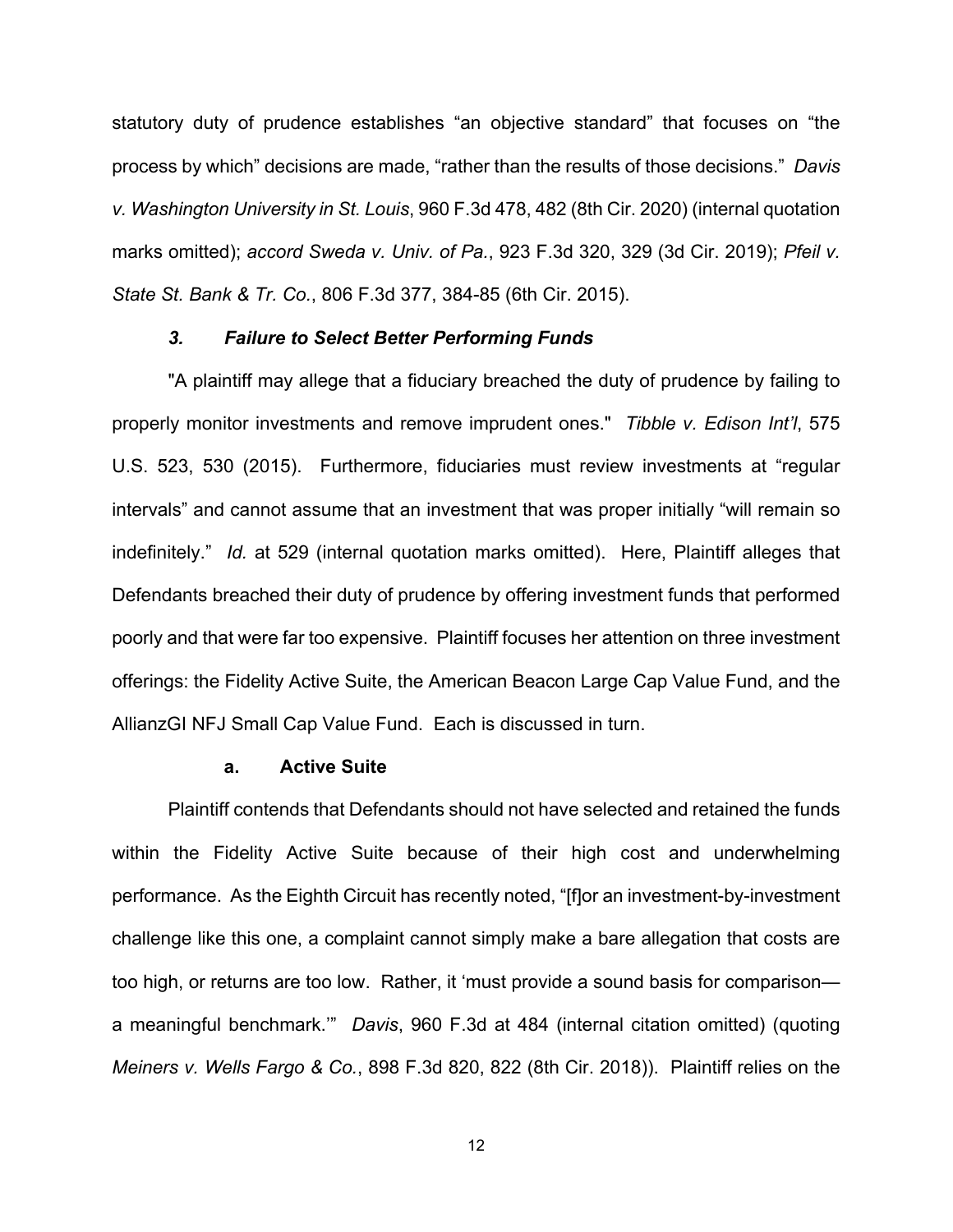Fidelity Index Suite as a benchmark, alleging that the Active Suite fared worse in comparison and had much higher investment fees. (Doc. # 1 ¶¶ 21-22, 25, 31, 34-37).

However, actively managed funds and passively managed index funds are not ideal comparators: "they have different aims, different risks, and different potential rewards that cater to different investors." *Davis*, 960 F.3d at 484. The *Davis* court thus rejected the plaintiffs' attempt to use index funds as a benchmark to show that one of the plan's actively managed investments had underperformed. *Id.* Such an "apples and oranges" comparison, the court said, "is not a way to show that one is better or worse than the other." *Id. Davis* therefore affirmed the district court's dismissal of the plaintiffs' imprudent-investment claim, holding that "it is not imprudent to provide options with differing features from which to choose, regardless of whether some perform better than others." *Id.* (citing *Renfro v. Unisys Corp.*, 671 F.3d 314, 327 (3d Cir. 2011)).

The Eighth Circuit's reasoning on this point is persuasive, and no circuit court, including the Sixth Circuit, has ruled to the contrary. Moreover, a number of district courts have followed *Davis*'s reasoning to dismiss imprudent-investment claims based upon comparisons between active and passively managed funds. *See, e.g.*, *Davis v. Salesforce.com, Inc.*, No. 20-cv-01753-MMC, 2020 WL 5893405, at \*3 (N.D. Cal. Oct. 5, 2020); *Wehner v. Genentech, Inc.*, No. 20-cv-06894-WHO, 2021 WL 507599, at \*9-10 (N.D. Cal. Feb. 9, 2021); *Kong v. Trader Joe's Company*, CV 20-05790 PA (JEMx), 2020 WL 7062395, at \*6 (C.D. Cal. Nov 30, 2020). Accordingly, Plaintiff has not plausibly alleged imprudence by comparing the performance of the Active Suite and the Index Suite.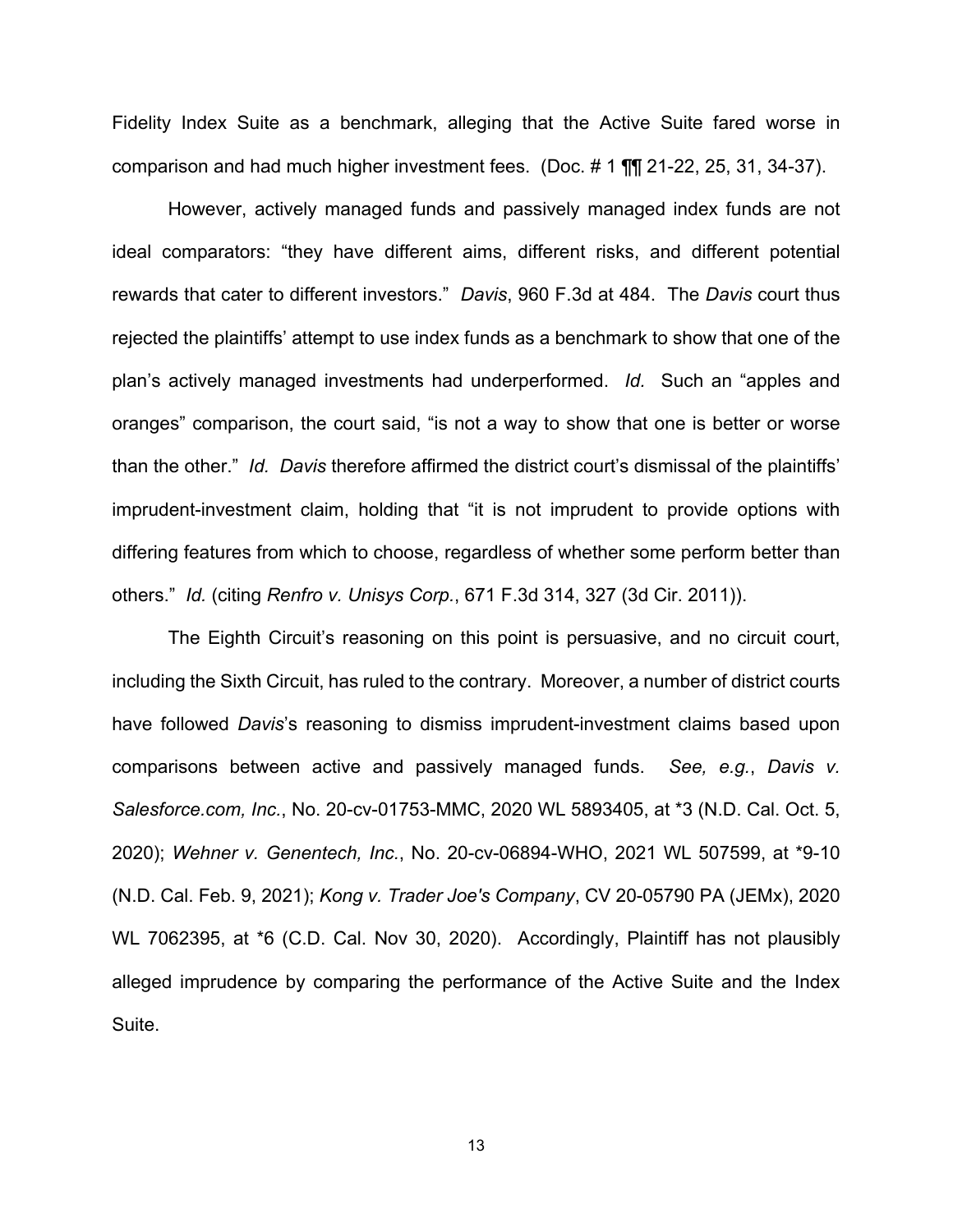Plaintiff responds by highlighting the various similarities between the Active Suite and Index Suite, which in her view makes the Index Suite "a meaningful, if not perfect, benchmark for the Active Suite." (Doc. # 43 at 25). As Plaintiff notes, the two suites are offered by the same investment management firm, share the same management team, and share "almost identical glide paths."<sup>1</sup> (*Id.*). However, the fact that "some similarities" exist between funds does not permit a plaintiff to "dodge the requirement for a meaningful benchmark." *Davis*, 960 F.3d at 486 (alteration omitted) (quoting in a parenthetical *Meiners*, 898 F.3d at 823). More to the point, Plaintiff does not dispute the fundamental differences between the two funds, that is, "the Active Suite's grant of discretion to select riskier and active assets and to deviate from the glide path, which is reflected in the management fees." (*Id.*). Indeed, it was the difference in management approaches between active and passively managed funds that compelled the Eighth Circuit to deem the two types of funds unsuitable comparators. *See Davis*, 960 F.3d at 484.

 Plaintiff also counters by citing district court authorities from within the Sixth Circuit—two of which post-date *Davis—*that "decline to rule on the reasonableness of comparing actively managed funds to passively managed index funds on a motion to dismiss." *Miller v. Autozone, Inc.*, 2020 WL 6479564, at \*4 (W.D. Tenn. Sept. 18, 2020); *accord Davis v. Magna Int'l of Am., Inc.*, 2021 WL 1212579, at \*8 (E.D. Mich. Mar. 31, 2021); *Cassell v. Vanderbilt*, 285 F. Supp. 3d 1056, 1066 (M.D. Tenn. 2018). In these courts' view, allegations such as the ones Plaintiff makes in this case "require examination of particular circumstances, specific decisions and the context of those decisions," which

As noted in the Complaint, a "glide path" refers to changes in a fund's allocations of stocks, bonds, and cash over time. (Doc. # 1 ¶ 20).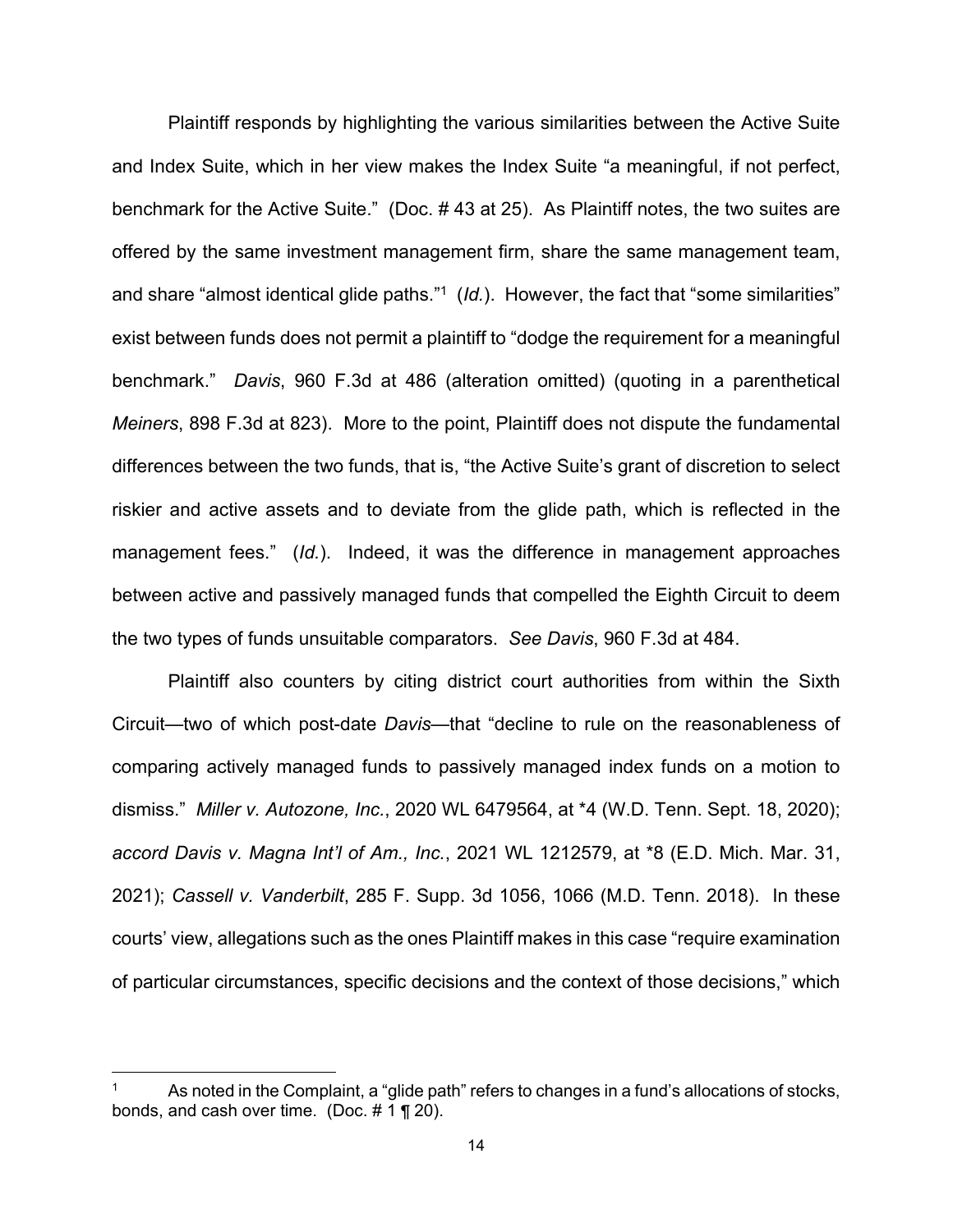raise "issues of fact [that] cannot be determined on a motion to dismiss." *Cassell*, 285 F. Supp. 3d at 1067.

 Although these district court cases arguably support Plaintiff's position, they are not binding, and the Eighth Circuit's conflicting decision in *Davis* is more persuasive. To start, a fiduciary is not per se imprudent for including actively managed funds alongside other types of investments in a plan menu. *Davis*, 960 F.3d at 485; *see Hecker v. Deere & Co.*, 556 F.3d 575, 586 (7th Cir. 2009). In fact, a fiduciary is required to offer a diverse array of investment choices to plan participants. *Schweitzer v. Inv. Comm. of the Phillips 66 Sav. Plan*, 960 F.3d 190, 196 (5th Cir. 2020) (citing 29 U.S.C. § 1104(a)(1)(C)). Offering funds with different management approaches and varying levels of risk is one way to diversity the portfolio of available investments. Actively managed funds, for example, provide plan participants with the opportunity to take on more risk and pay higher fees in the hope of beating the market. Other investors, particularly those with long time horizons, may prefer lower-cost index funds that offer a market-rate return. In judging the success or failure of these funds, it would seem logical to compare their performance to that of funds with similar risk profiles and fee structures. Viewed in this context, a plan fiduciary does not necessarily act unreasonably merely by including an actively managed fund that happens to perform worse or cost more than any given passively managed fund. Any other conclusion would in effect prohibit plan managers from offering investment options a plaintiff views as inferior, something which courts have repeatedly held is not the law under ERISA. *See Divane v. Nw. Univ.*, 953 F.3d 980, 989 (7th Cir. 2020), *cert. granted*, *Hughes v. Nw. Univ.*, --- S. Ct. ----, 2021 WL 2742780 (July 2, 2021); *Loomis v. Exelon Corp.*, 658 F.3d 667, 673-74 (7th Cir. 2011) (noting "the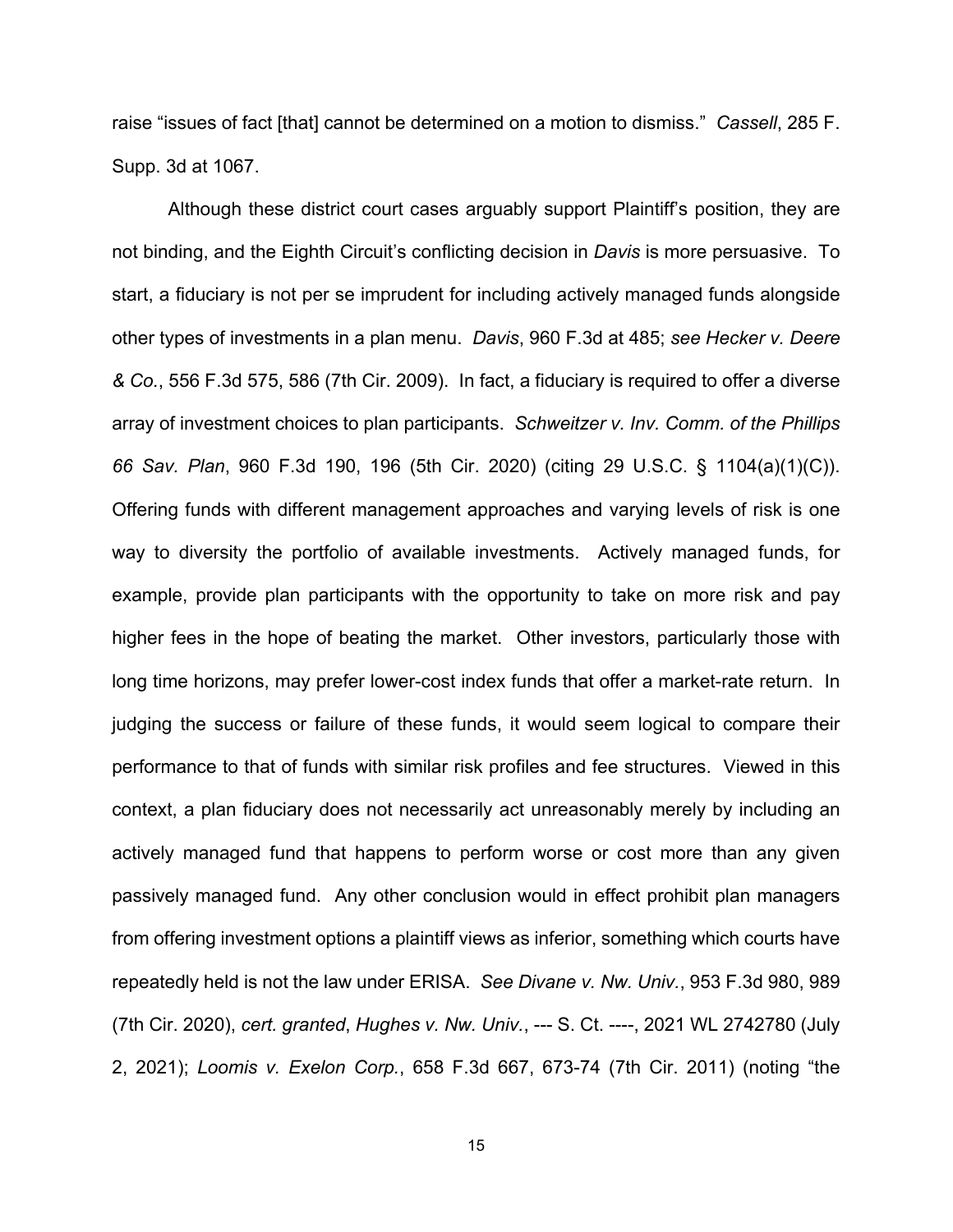absence from ERISA of any rule that forbids plan sponsors to allow participants to make their own choices").

 Given that a plan fiduciary is not imprudent simply for offering lower-performing or higher-cost funds, a complaint that pleads as much would be conclusory and fail to state a claim. *See Bell Atl. Corp. v. Twombly*, 550 U.S. 544, 555 (2007). District courts that allow complaints of this nature to proceed to discovery thus abrogate their duty to weed out claims that lack merit as a matter of law. Furthermore, it is not unduly onerous to require plaintiffs to plead facts showing underperformance relative to a viable benchmark. "ERISA plaintiffs typically have extensive informant regarding the selected funds because of ERISA's disclosure requirements," *Meiners*, 898 F.3d at 822, and thus would reasonably be able to compare like funds without the benefit of discovery.

Nonetheless, even assuming that the Index Suite may properly be used as a comparator at this stage of the case, Plaintiff's imprudent-investment claim fails because the Active Suite did not *substantially* underperform the Index Suite. As alleged in the Complaint, the Active Suite trailed the Index Suite by less than one percent over the period from May 2015 to May 2020. (Doc. # 1 ¶ 36). Caselaw from both inside and outside of the Sixth Circuit has held that a similarly small disparity in performance between a challenged fund and its benchmark "does not support the inference that Defendants were imprudent to retain [the challenged fund] in the set of Plan offerings." *Stark v. Keycorp*, No. 1:20-cv-1254, 2021 WL 1758269, at \*10 (N.D. Ohio May 4, 2021) (quoting *Patterson v. Morgan Stanley*, No. 16-cv-6568 (RJS), 2019 WL 4934834, at \*10 (S.D.N.Y. Oct. 7, 2019)); *cf. Miller*, 2020 WL 6479564, at \*5-7 (denying motion to dismiss where plaintiffs alleged, among other things, that the crediting rate of the challenged fund was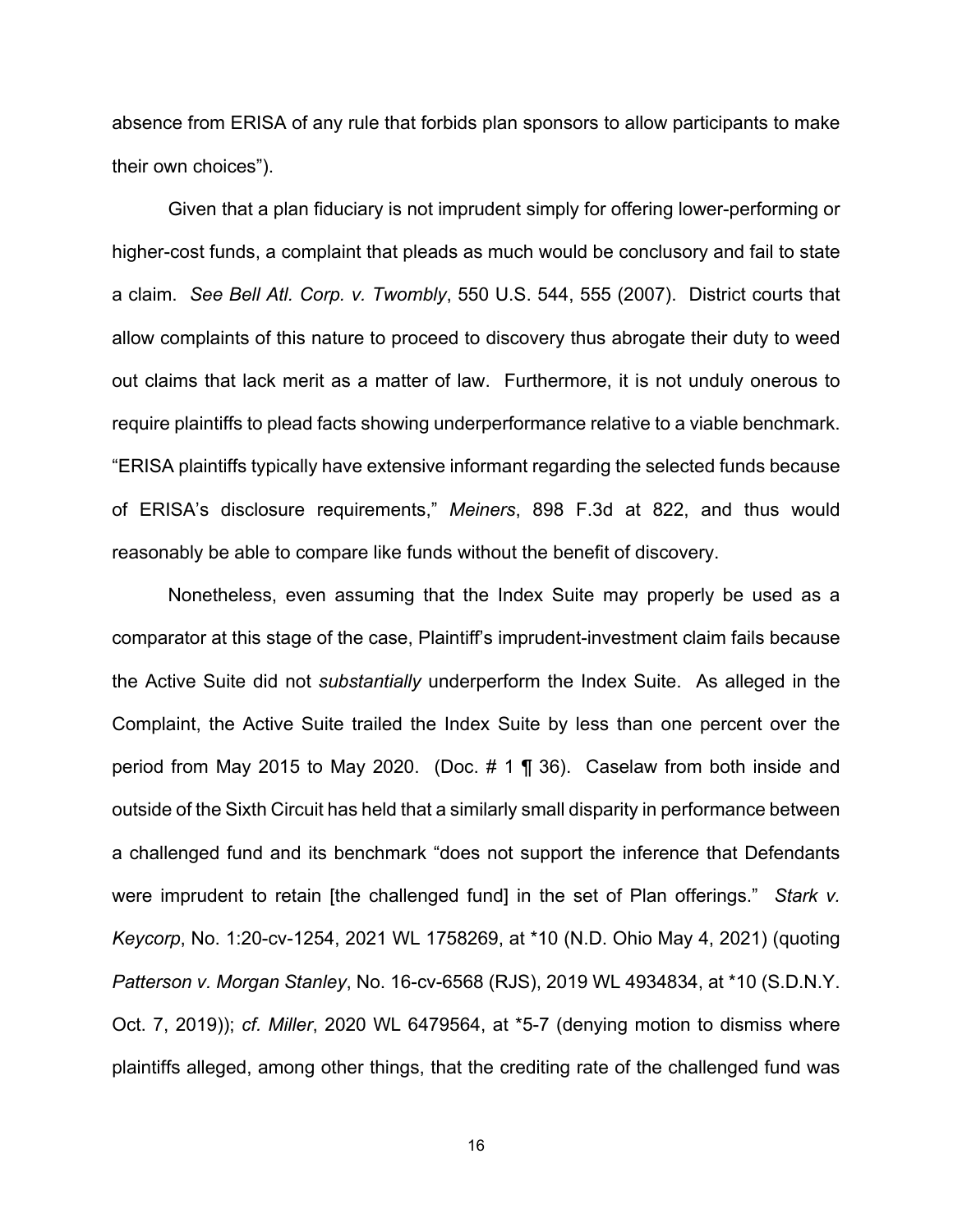2.20% less than that of a comparator); *Karpik v. Huntington Bancshares Inc.*, 2:17-cv-1153, 2019 WL 7482134, at \*5 (S.D. Ohio Sept. 26, 2019) (denying motion to dismiss where it was undisputed that the challenged fund had "dramatically underperformed the market"). Plaintiff cites no caselaw to the contrary, and the Court is aware of none.

 Indeed, inferring fiduciary breach based on a fund's minimal underperformance would make little sense given that "the ultimate outcome of an investment is not proof of imprudence." *Divane*, 953 F.3d at 992 (quoting *DeBruyne v. Equitable Life Assurance Soc'y of the United States,* 920 F.2d 457, 465 (7th Cir. 1990)). At most, then, a plan investment's underperformance is circumstantial evidence that "a prudent fiduciary in like circumstances would have acted differently." *Meiners*, 828 F.3d at 822 (quoting *Pension Benefit Guar. Corp. v. Morgan Stanley Inv. Mgmt. Inc.*, 712 F.3d 705, 718-19 (2d Cir. 2013)). And a small degree of underperformance is weak circumstantial evidence that is insufficient to infer fiduciary breach. The Eighth Circuit implicitly recognized as much in *Davis*, where the allegation that one of the plan investments "performed more poorly than [its benchmark] did over certain periods of time" was insufficient to infer breach because "fiduciaries are not required to pick 'the *best* performing fund.'" 960 F.3d at 486 (quoting *Meiners*, 828 F.3d at 923).

The allegations of breach in this case are even less plausible when considering the undisputed fact that, by 2021, the Active Suite had outperformed Plaintiff's chosen benchmark on a five-year trailing basis. (Doc. # 72-1 at 2). Plaintiff alleges in her Complaint that the Active Suite underperformed from 2015 to 2020, and that a reasonable fiduciary would have responded by removing the fund from the Plan menu. Put simply, if imprudence may be inferred from a fund's underperformance over a given time period, it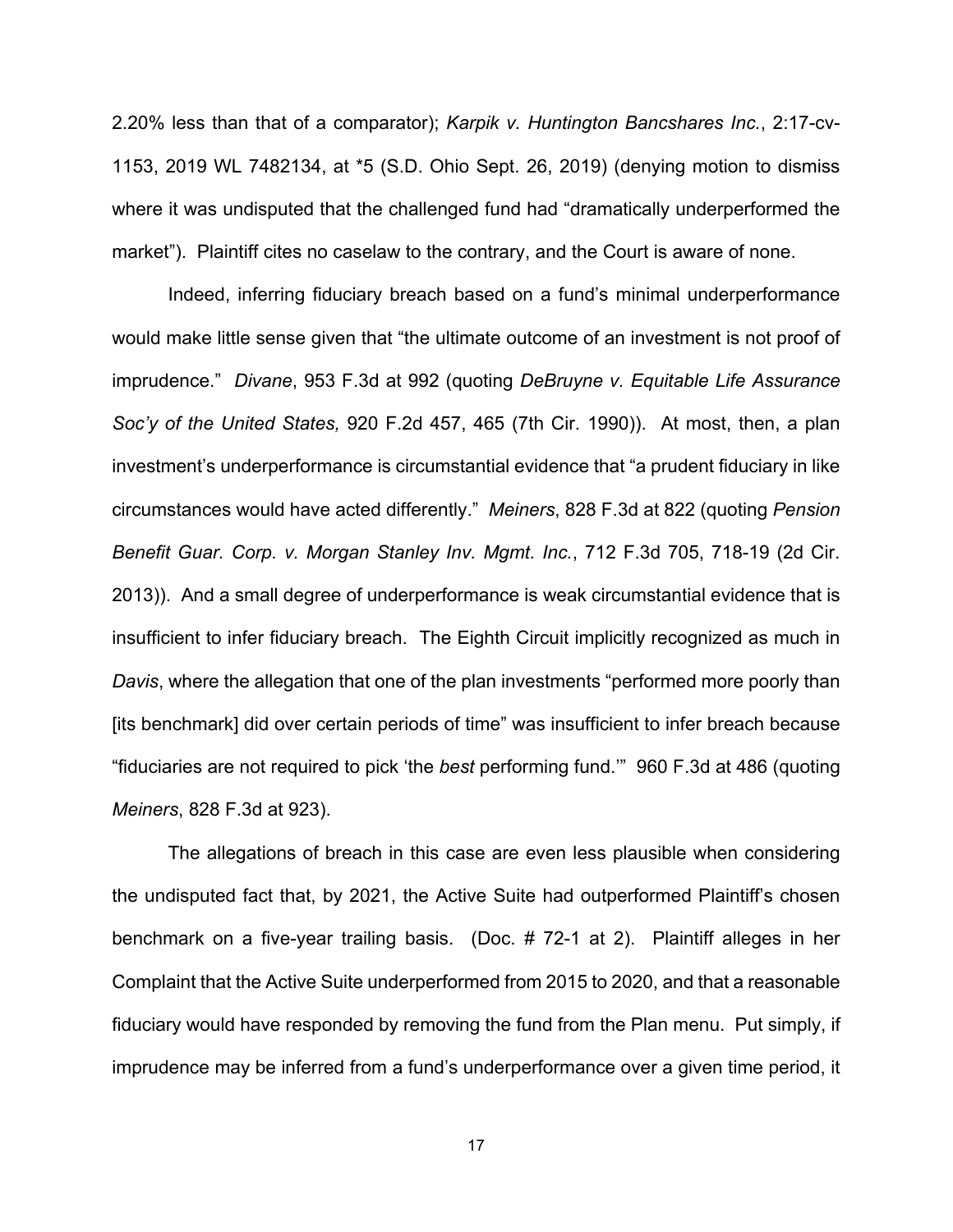stands to reason that *outperformance* of the same fund over the same length of time just one year later would weaken, if not negate, such an inference. Moreover, had Defendants done what Plaintiff says would have been prudent and jettisoned the Active Suite in 2020, Plan investors would have lost out on substantial gains. Therein lies the difficulty of reaching conclusions about a fund's quality based on snapshots of its performance over relatively short periods. For this reason, some courts have flatly held that "allegations based on five-year returns are not sufficiently long-term to state a plausible claim of imprudence." *Davis*, 2020 WL 5893405, at \*4 (collecting cases).

 To be sure, Plaintiff relies on more than simply underperformance to allege that the Defendants acted imprudently. First, she alleges that the Active Suite experienced a significant outflow of capital during the relevant period, indicating decreased interest in the funds from outside investors. (Doc.  $\# 1 \P 34$ ). Plaintiff also alleges that the Active Suite had a four-star rating from Morningstar, while the Index Suite had a five-star rating. (*Id.* ¶ 35). Yet, in a report cited in Plaintiff's Complaint at paragraph 34, it is apparent that the Active Suite remained significantly more popular than the Index Suite as late as 2018 and was the second-most popular target-date fund in the entire industry by market share. (Doc. # 38-9 at 45). Furthermore, the same report shows that the Active Suite scored more highly than the Index Suite in another of Morningstar's rating systems. (*See* Doc. #38-9 at 45). Thus, the source Plaintiff relies upon ultimately undermines her allegations that a reasonably prudent fiduciary would have dropped the Fidelity Active Suite from its fund lineup. More fundamentally, however, Defendants were not obligated to choose the best fund available or to favor passively managed funds over actively managed funds,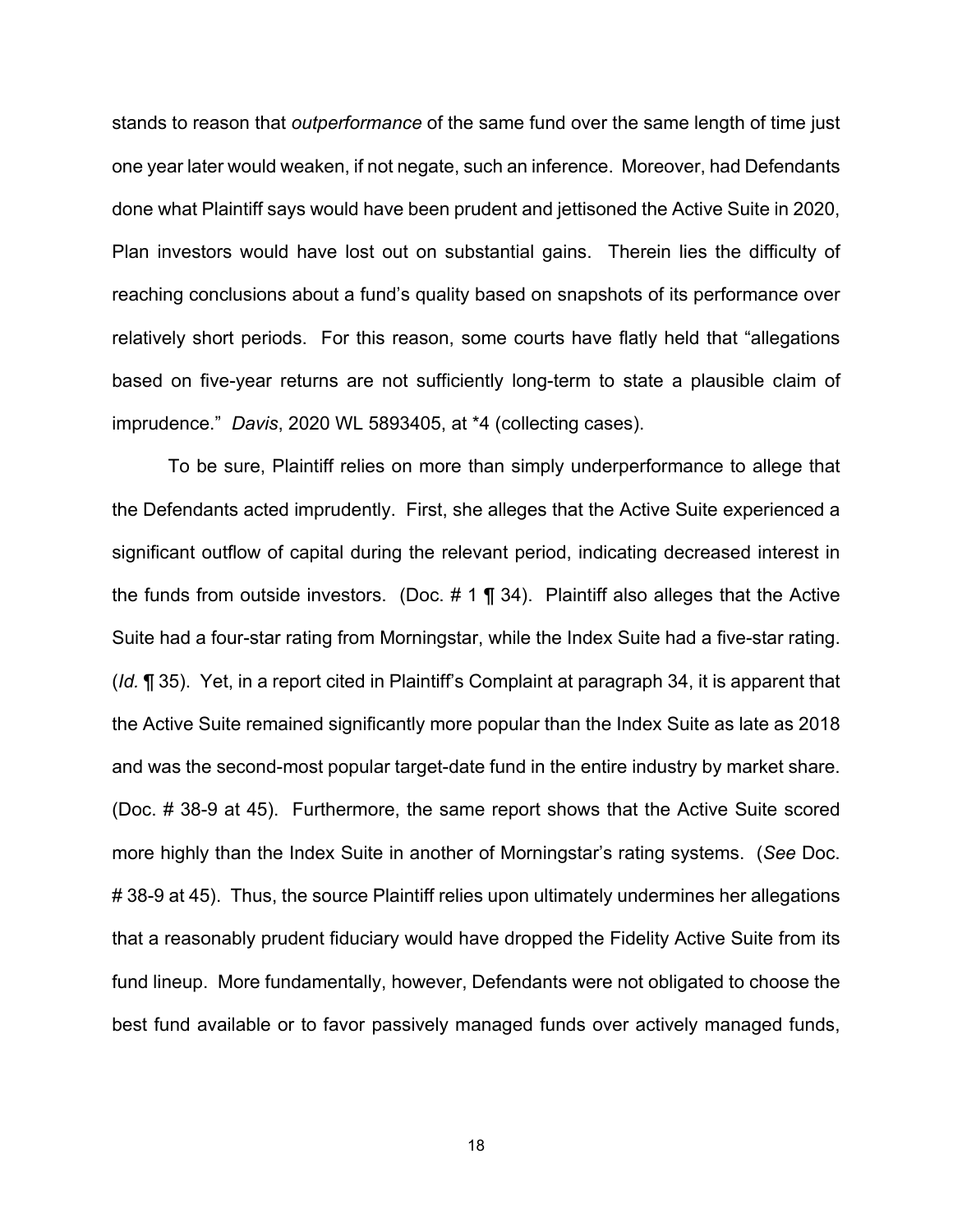*Davis*, 960 F.3d at 485, and for these reasons, were not bound by Morningstar's fund rankings or generalized investor preference, *see Patterson*, 2019 WL 4934834, at \*11.

#### **b. American Beacon Small Cap Value Fund**

Plaintiff's claim with respect to the American Beacon Fund is slightly different, but fails nonetheless. Instead of using an index fund of her choosing as a benchmark, Plaintiff uses the benchmark listed in the fund's prospectus—the Russell 1000 Value Index—to allege that the fund performed poorly. (Doc.  $\# 1 \P 39$ ). Plaintiff alleges that as of May 2020, the American Beacon Fund underperformed the Russell Index by 1.58% in the previous five years and .78% over the previous ten years. (Doc. # 1 ¶ 40). Furthermore, Plaintiff alleges that Defendants acted imprudently by failing to replace the American Beacon Fund with the Vanguard Russell 1000 Value Index Fund, which tracks the Russell Index and has a much lower cost (featuring an expense ratio of .07% versus .63% for the American Beacon Fund). (*Id.* ¶ 41).

 As with her challenge to the Active Suite, Plaintiff's challenge to the American Beacon Fund falls short because Plaintiff has failed to provide a "meaningful benchmark" showing underperformance. The Eighth Circuit in *Davis* held that a market index listed in the plan's fee disclosures was not a "meaningful benchmark" for an actively managed fund. *Davis*, 960 F.3d at 485 n.4. The court reasoned that the market index (in that case the Russell 3000) "is not a fund, much less an actively managed one." *Id.* Under this reasoning, the Russell 1000 Value Index is an unsuitable comparator.

In addition, Plaintiff's claim runs into the same hurdle as the Active Suite claim regarding substantial underperformance. As mentioned, caselaw suggests that a 1.58% disparity between a fund's performance and its benchmark would be insufficient to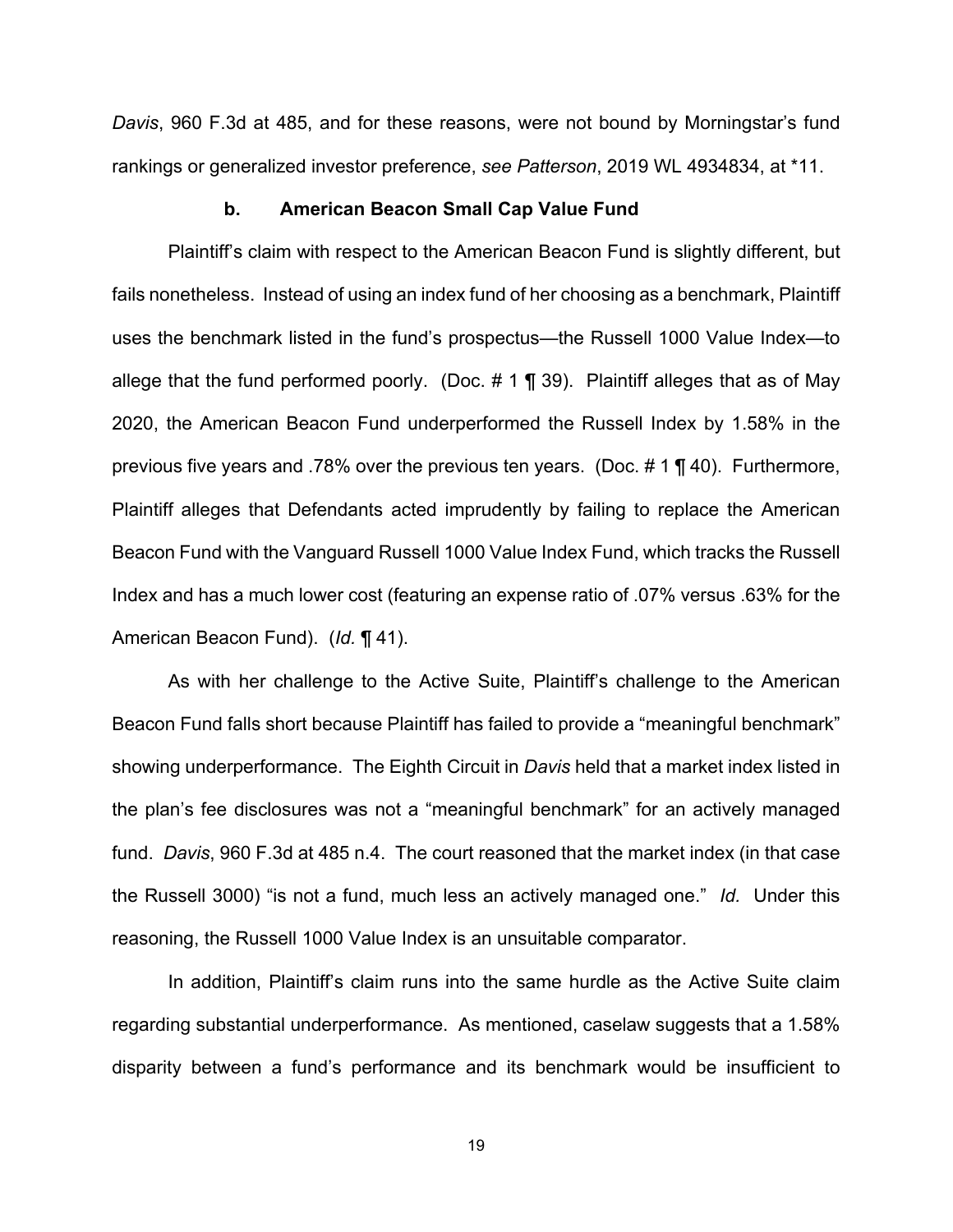plausibly allege imprudence. *See Patterson*, 2019 WL 4934834, at \*10; *cf. Miller*, 2020 WL 6479564, at \*5-7.

The second aspect of this claim—that Defendants should have replaced the American Beacon Fund with the Vanguard Russell 1000 Value Index Fund—also lacks merit. As discussed at length, the higher cost or underperformance of an actively managed fund relative to an index fund says nothing about the relative merit of the two funds. In any event, although the difference in expense ratio between these funds is significant, Plaintiff neglects to allege how the Russell Index Fund performed relative to the American Beacon Fund. At bottom, fund expenses matter because they reduce an investor's return. (*See* Doc. # 1 ¶¶ 26, 31-33). Thus, without knowing how the relatively lower fees impacted the Russell Index Fund's profitability, Plaintiff has not plausibly alleged that Defendants acted unreasonably by not offering that fund in place of the American Beacon Fund.

#### **c. AllianzGI NFJ Small Cap Value Fund**

 Plaintiff has also failed to state a claim that Defendants breached their duty of prudence by failing to timely replace the underperforming AllianzGI Fund. Defendants ceased offering the fund in 2018, but according to Plaintiff, it "had been consistently and substantially underperforming its benchmark, the Russell 2000 Value Index, for many consecutive years and should have been jettisoned from the Plan's investment menu long before it was ultimately removed." (Doc.  $\# 1 \P 42$ ).

Once again, by comparing he performance of the AllianzGI fund to a market index, Plaintiff has failed to show that the AllianzGI Fund underperformed a meaningful benchmark. *See Davis*, 960 F.3d at 485 n.4. This deficiency notwithstanding, it is true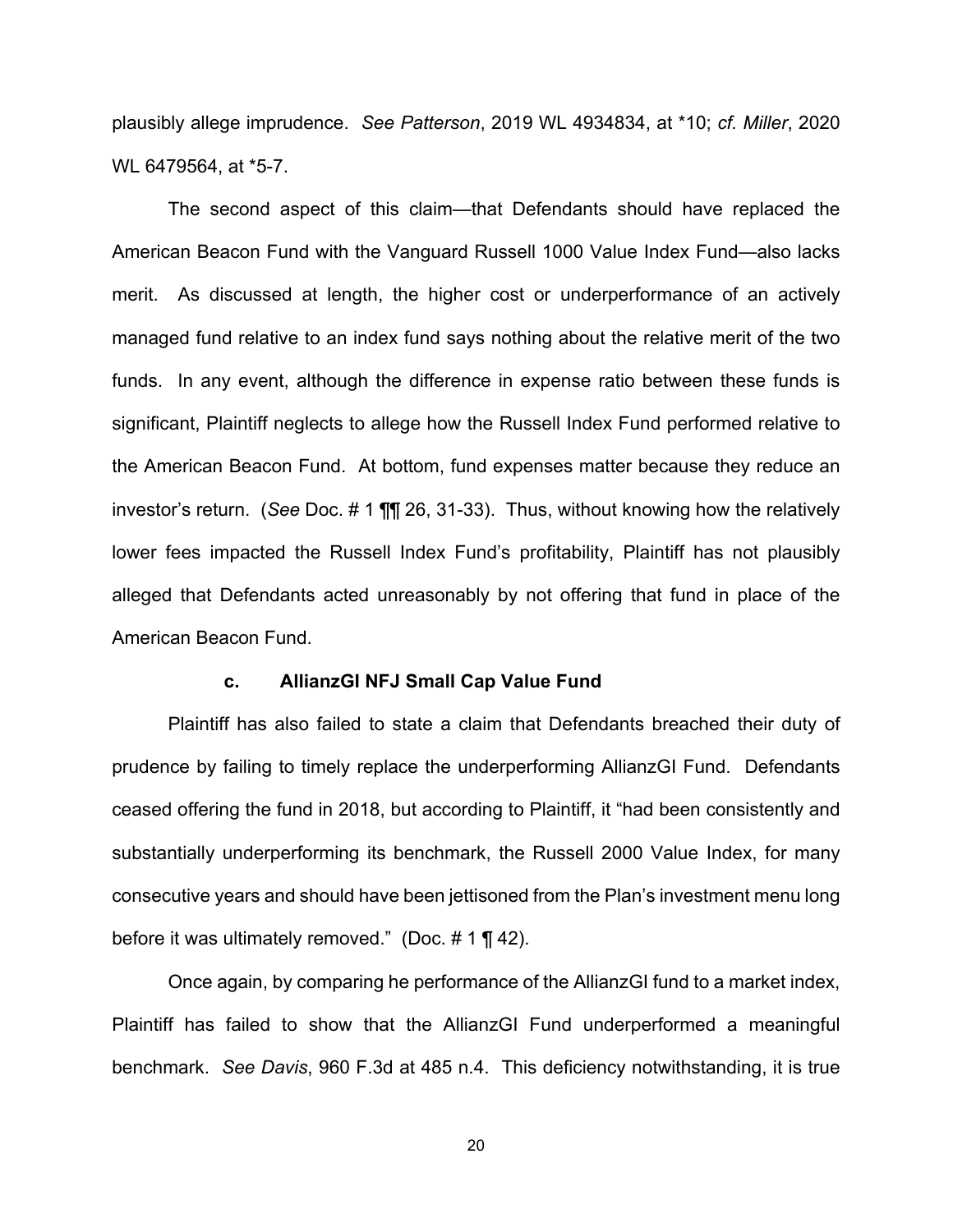the AllianzGI Fund underperformed the Russell 2000 index by 3.87% for a five-year period ending in 2016, (*id.* ¶ 44), far worse than the relative underperformance of the Active Suite and the American Beacon Fund. But unlike with those funds, the AllianzGI fund was removed two years later in 2018, suggesting that Defendants reasonably monitored its performance. Moreover, as shown in the Plan's fee disclosure document (and which Plaintiff does not dispute), the Allianz fund was outperforming its benchmark by 1.61% on a ten-year basis by the end of 2016.<sup>2</sup> (Doc.  $\#$  38-10 at 12). The court in *Patterson* rejected a similar argument that the plan fiduciary had been late to remove an underperforming fund when the fund had been outperforming its benchmark on a tenyear trailing basis up until three years earlier. *See* 2019 WL 4934834, at \*11.

Because Plaintiff has failed to allege facts plausibly showing that the challenged investment funds were imprudently selected or retained, her claim on this basis is **dismissed**.

#### *4. Overly Expensive Investment Menu*

In paragraph 48 of her Complaint, Plaintiff alleges that the Plan's "investment menu was considerably more expensive than those of comparable plans." As Defendants point out, the Seventh Circuit appears to have rejected this very argument under similar facts. In *Divane v. Northwestern University*, the plaintiff alleged that the defendant had breached its fiduciary duties by providing too many expensive investment options relative to lowcost index funds. 953 F.3d at 991. The Seventh Circuit held that the plan's inclusion of low-cost index funds for participants to invest in "eliminat[ed] any claim that plan

The Court will take judicial notice of Plan fee disclosure documents because they are publicly available, and Plaintiff does not dispute their authenticity. *See* Fed. R. Evid. 201; *see, e.g.*, *Johnson v. Providence Health & Servs.*, 2018 WL 1427421, at \*3 (W.D. Wash. Mar. 22, 2018).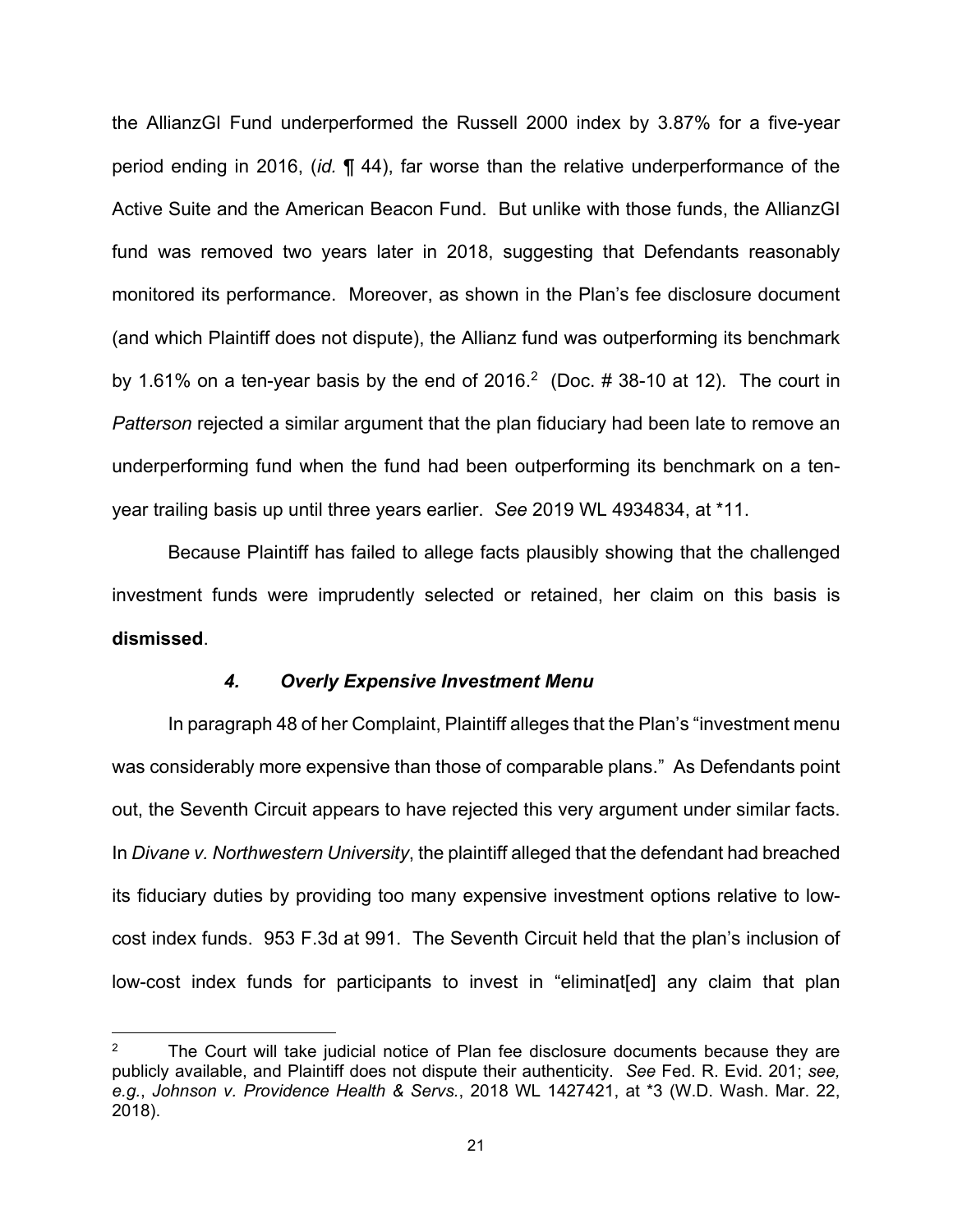participants were forced to stomach an unappetizing menu." *Id.* Here, as in *Divane*, it is undisputed that the Plan at issue offered several low-cost index funds—five in total. (Doc. # 38-8 at 12-16). Thus, under the reasoning in *Divane*, Plaintiff's claim would fail.

In her brief, Plaintiff insists that she is advancing a different theory than the one which was rejected in *Divane*. (Doc. # 43 at 33). Plaintiff now asserts that her objection is to the "aggregate amount of investment management fees paid out rather than the range of the investment options' expense ratios." (*Id.*). The Complaint includes statistics showing that the Plan paid out investment management fees of .54% of its total assets in 2017 and .45% of total assets in 2018. (Doc. # 1 ¶ 48). According to a Brightscope/ICI study cited in the Complaint, an average plan in 2016 with assets over \$1 billion paid out a mere .28% of total assets to cover total plan costs ("TPC"), which include investment management fees as well as recordkeeping fees. (*Id.* ¶ 49). Thus, Plaintiff alleges that the Plan's overall expense ratio is at least double the average for comparable plans. (*Id.*). From this allegation, Plaintiff urges the inference that Defendants violated their duty of prudence by either neglecting to notice the problem of higher-than-average fee payments and/or failing to address the problem by using its bargaining power to negotiate better rates. (*Id.* ¶¶ 4, 48-49).

 Assuming that Plan-wide investment management fees are higher than average, this fact alone does not create an inference that Defendants breached their duty of prudence. Unlike with recordkeeping costs (addressed below), which are assessed to plan participants through a flat fee, investment-management fees vary based on the type of investment chosen. Accordingly, the Seventh Circuit in *Divane* and the Third Circuit in *Sweda* each stated that "any 'breach claim must be examined against the backdrop of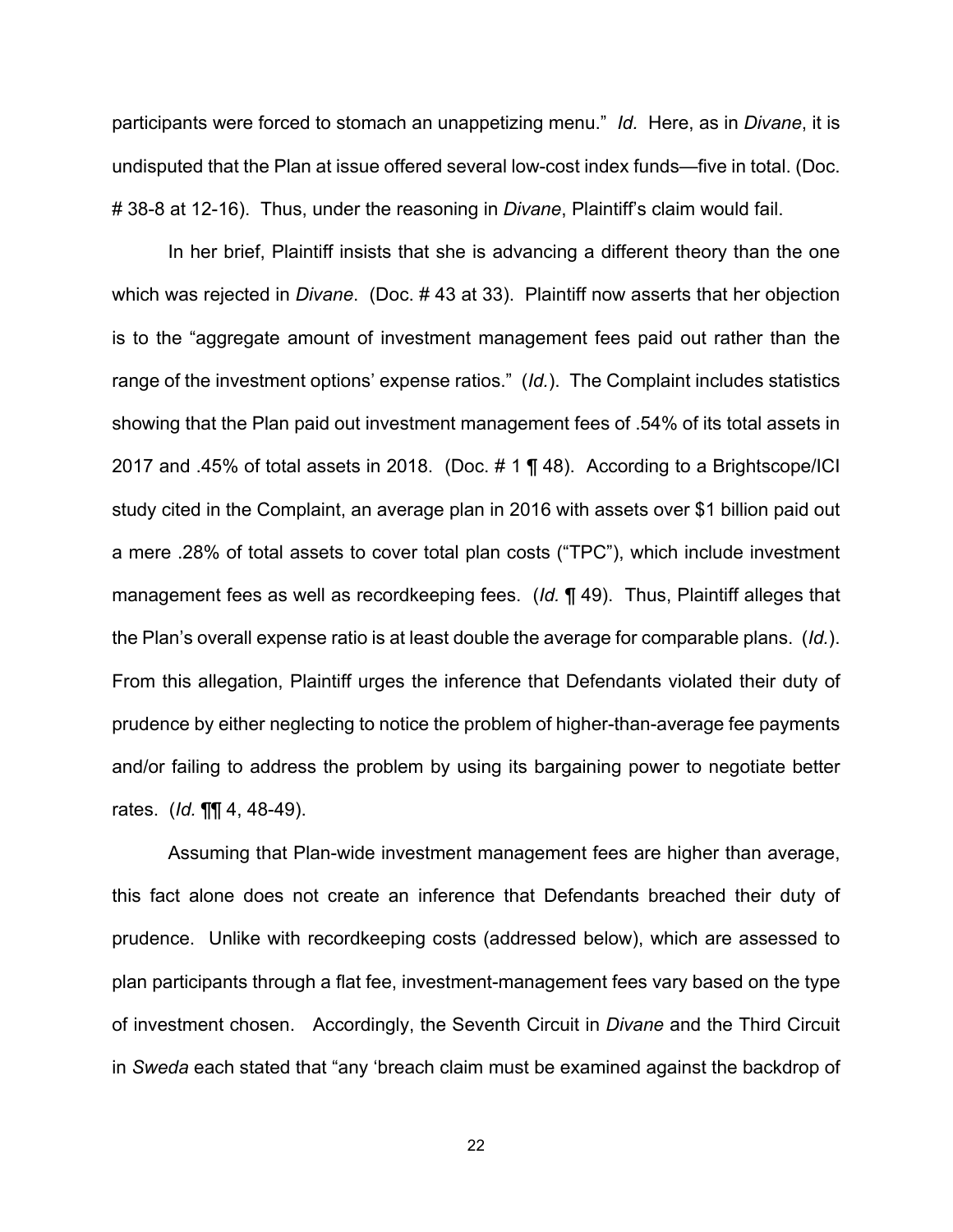the mix and range of available investment options.'" *Divane*, 953 at 991 (quoting *Sweda*, 923 F.3d at 330). Here, it is undisputed that the Plan offered almost thirty investment choices, including five index funds, with expense ratios that ranged between .02% and .82%. (Doc. # 38-8 at 12-16). The Seventh Circuit has held that a similar mix and range of investment options in a plan menu offered meaningful choice to plan participants. *See Loomis*, 658 F.3d at 669-71 (rejecting imprudence claim involving a plan with 32 investment options and expense ratios ranging from .03% to .96%). Defendants therefore satisfied their obligations under ERISA. *See Divane*, 953 F.3d at 991 n.10; *Hecker*, 556 F.3d at 586.

Notably, despite the availability of low-cost options, Plaintiff's own allegations suggest that CommonSpirit's Plan participants overwhelmingly preferred higher-cost funds. As noted in the Complaint, approximately 76% of Plan assets were invested in the Fidelity Active Suite alone. (Doc.  $\# 1 \P 24$ ). Accordingly, to the extent the Plan's total investment management fees exceeded the industry average, it is explained by participant preference, not fiduciary breach.

 The Court recognizes that "a meaningful mix and range of investment options does not insulate plan fiduciaries from liability for breach of fiduciary duty" and instead must be measured against a fiduciary's overall performance. *Divane*, 953 F.3d at 992 (quoting *Sweda*, 923 F.3d at 330). As the Third Circuit put it, a standard based solely on the number and variety of investment options provided "would allow a fiduciary to avoid liability by stocking a plan with hundreds of options even if the majority were overpriced or underperforming." *Sweda*, 923 F.3d at 330. Yet, nowhere in the Complaint does Plaintiff allege that the funds offered were more costly or performed worse than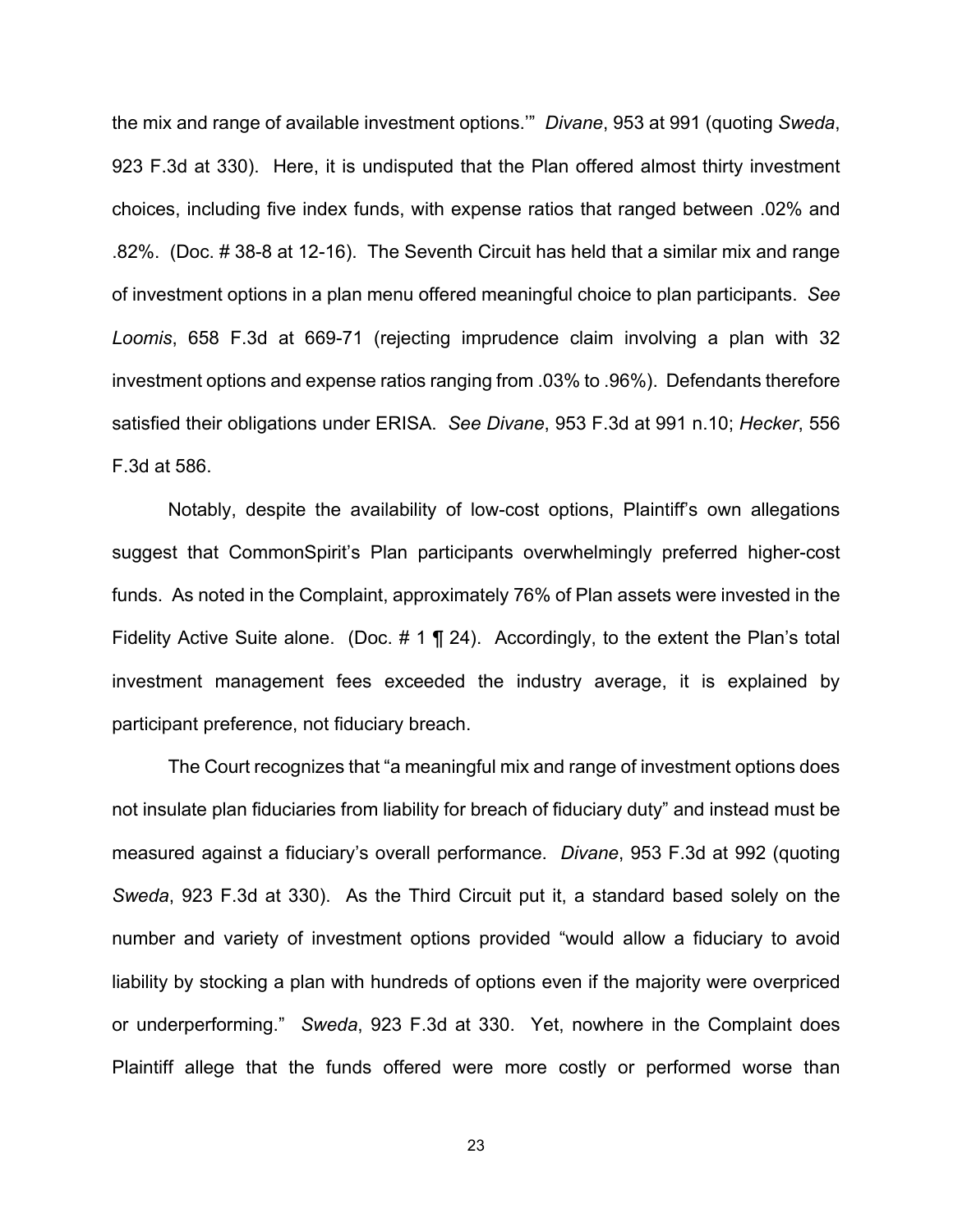comparable funds. By contrast, in *Sweda*, where the Third Circuit reversed a dismissal at the pleading stage, the plaintiff made several allegations of this nature, including that "60% of [p]lan options underperformed appropriate benchmarks" and that "some options in the [plan] line-up had layers of unnecessary fees." *Id.* at 331. The plaintiff in *Sweda*  also alleged that, "despite the availability of low-cost institutional class shares, [the fiduciary] selected and retained identically managed but higher cost retail class shares." *Id.* The plaintiff even went so far as to include a table "comparing options in the [p]lan with readily available cheaper alternatives." *Id.* 

Other circuit courts that have allowed claims of excessive investment fees to survive the pleading stage have likewise done so based on allegations that the plan fiduciary offered more expensive share classes while cheaper ones were available for the same fund. *See Davis*, 960 F.3d at 483; *Braden*, 588 F.3d at 595. But in the present case, Plaintiff expressly disclaims reliance on such a theory, writing in her brief that "Plaintiff never alleges that Defendants failed to use the least expensive share class." (Doc. # 43 at 30).

In sum, Plaintiff's sole allegation that the total amount of investment management fees paid was higher than average is insufficient to plead a claim that Defendants violated the fiduciary duty of prudence. Plaintiff's claim on this basis is therefore **dismissed**.

#### *5. Excessive Recordkeeping Costs*

"Another obvious indicator of Defendants' breach," says Plaintiff, "is the Plan's excessive recordkeeping costs." (Doc. # 1 ¶ 45). "[A] fiduciary's failure to ensure that record-keepers charged appropriate fees and did not receive overpayments may be a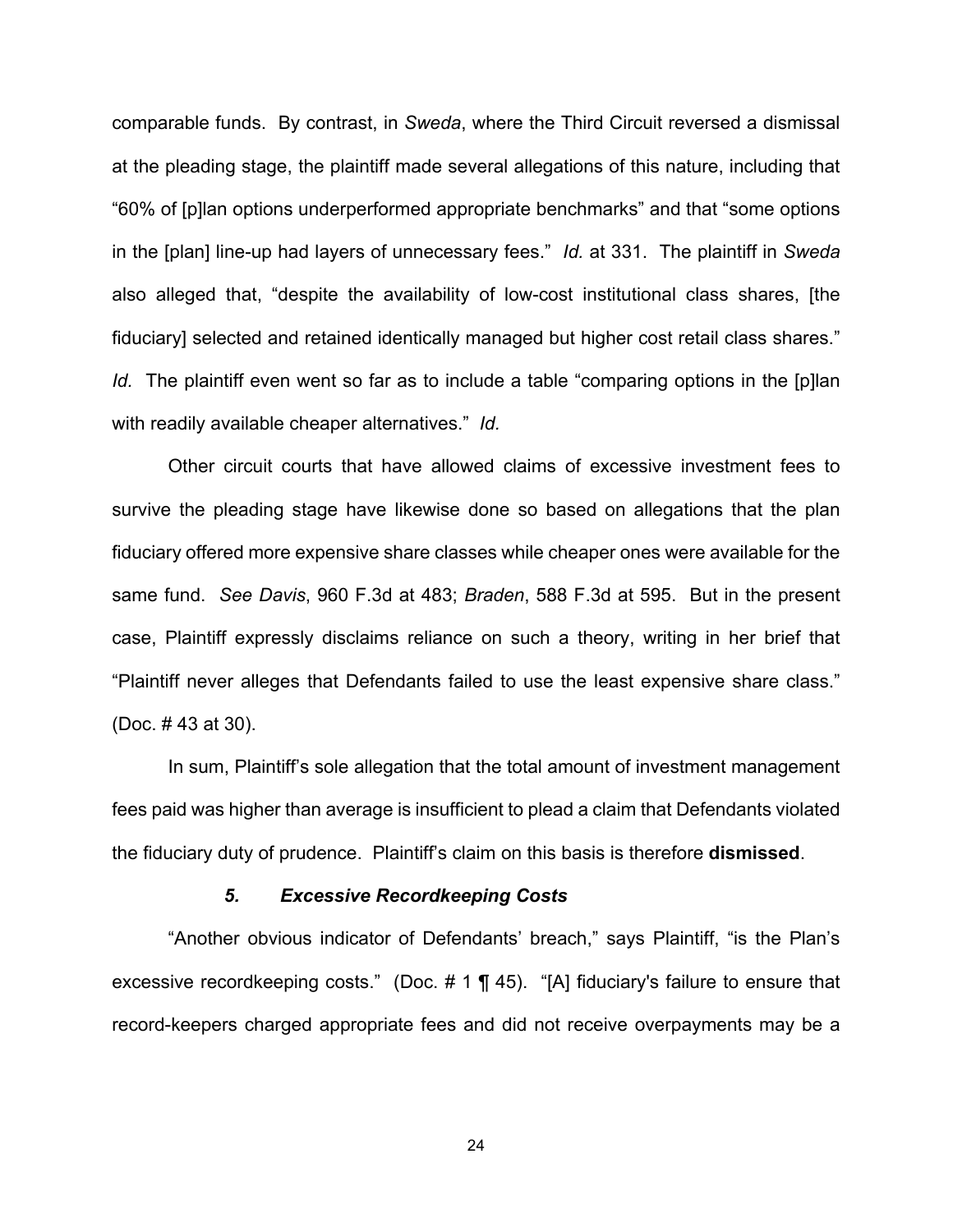violation of ERISA." *Cassell v. Vanderbilt Univ.*, 285 F. Supp. 3d 1056, 1065 (M.D. Tenn. 2018); *accord Sweda*, 923 F.3d at 328.

Here, Plaintiff alleges that, during the relevant period, the Plan paid Fidelity a flat fee of \$30 - \$34 per person for recordkeeping services. (Doc. # 1 ¶ 45). Plaintiff cites in her Complaint the 401(k) Averages Book (20th ed.), an industry publication purportedly showing that plans with 100 participants and \$5 million in assets in the year 2017 paid on average \$35 per participant for both recordkeeping and administrative fees. (*Id.*). Plaintiff claims that given its much larger size and resultant negotiating power, and "with prudent management and administration, the Plan would have unquestionably been able to obtain a per-participant cost significantly lower than \$30 per participant." (*Id.*).

 In the brief supporting their Motion to Dismiss, Defendants challenge the statistics Plaintiff cites, arguing that Plaintiff misrepresented the data in the 401(k) Averages Book to underestimate the average cost of recordkeeping. (Doc. # 38 at 27). Specifically, Defendants state that the 2017 per-person average as reported in the source is \$40, not \$35, and that this dollar amount is in addition to revenue sharing (averaging \$320 per person) that is also used to pay for recordkeeping services.3 (*Id.* at 27-28 & n.19) (citing Doc. # 38-11 at 5-7). Thus, on Defendants' reading of the 401(k) Averages Book, the average cost per person for recordkeeping is \$360 per participant, far greater than the amount charged in CommonSpirit's Plan. (*Id.* at 28). Plaintiff in her response brief does not quibble with Defendants' interpretation of the statistics in the 401(k) Averages Book

<sup>3</sup> As described in *Divane*, revenue sharing is "a common practice in which service providers of mutual funds share a percentage of the fees they receive with the administrative-service provider of a particular plan which can help defray participants' recordkeeping and other administrative costs." 953 F.3d at 989 n.9 (internal ellipsis omitted) (quoting Amicus Br. for the U.S. Chamber of Commerce).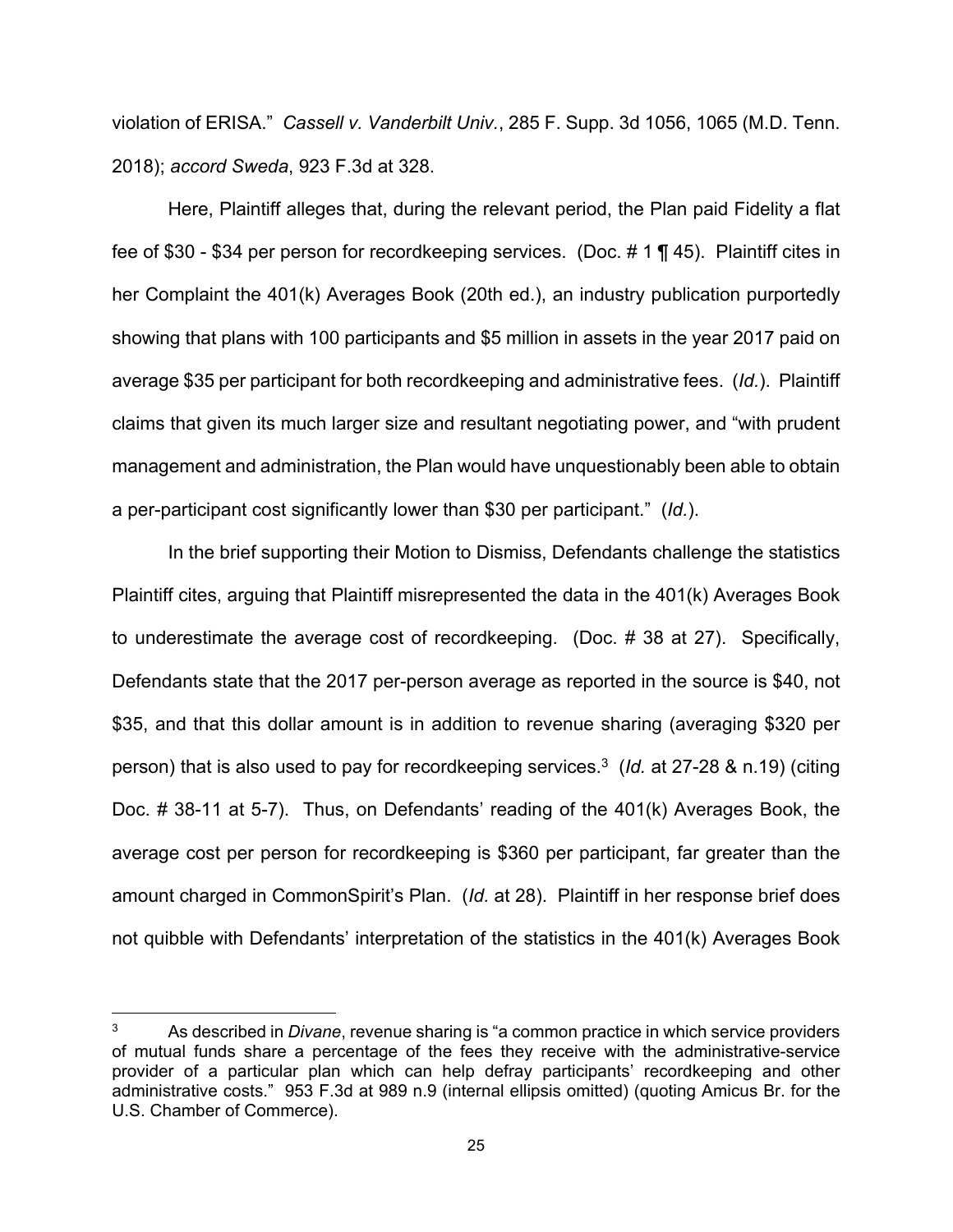and instead criticizes Defendants for failing to "aggregate the Plan's per-participant fee with the Plan's revenue-sharing payments to make it a fair comparison." (Doc. #43 at 34). The Plan's Form 5500, which is cited in the Complaint, reveals that the Plan uses revenue sharing to partially defray recordkeeping costs. (Doc. # 38-7 at 7). But Plaintiff does not provide information about how much is paid to cover recordkeeping fees through revenue sharing. Thus, it is unclear how much the Plan pays in total recordkeeping fees and how that amount stacks up against the average recordkeeping cost listed in the 401(k) Averages Book.

 Plaintiff next attempts to show inflated recordkeeping costs by relying on the earlier-discussed Brightscope/ICI study showing that an average plan in 2016 paid out .28% of its assets to cover total plan costs ("TPC")—which includes recordkeeping and investment-management fees—while the CommonSpirit Plan paid out .54% of plan assets for investment-management fees alone. (Doc. # 43 at 34-35). Plaintiff asserts that the .54% of Plan assets paid in investment-management fees reflects the amount paid in recordkeeping fees insofar as investment fees "incorporate the revenue-sharing that is used to pay for recordkeeping." (Doc. # 43 at 34). Unfortunately, these statistics raise more questions than they answer. First, Plaintiff provides no indication as to how the .54% of plan assets paid by the CommonSpirit Plan or the .28% of TPC paid by an average plan is divided between management fees and recordkeeping fees. Nor is it clear what percentage of recordkeeping fees was paid through revenue sharing versus per-participant and other flat fees. Plaintiff herself admits that "with respect to the Plan's recordkeeping costs, it is unknown which proportion of the fees charged from investment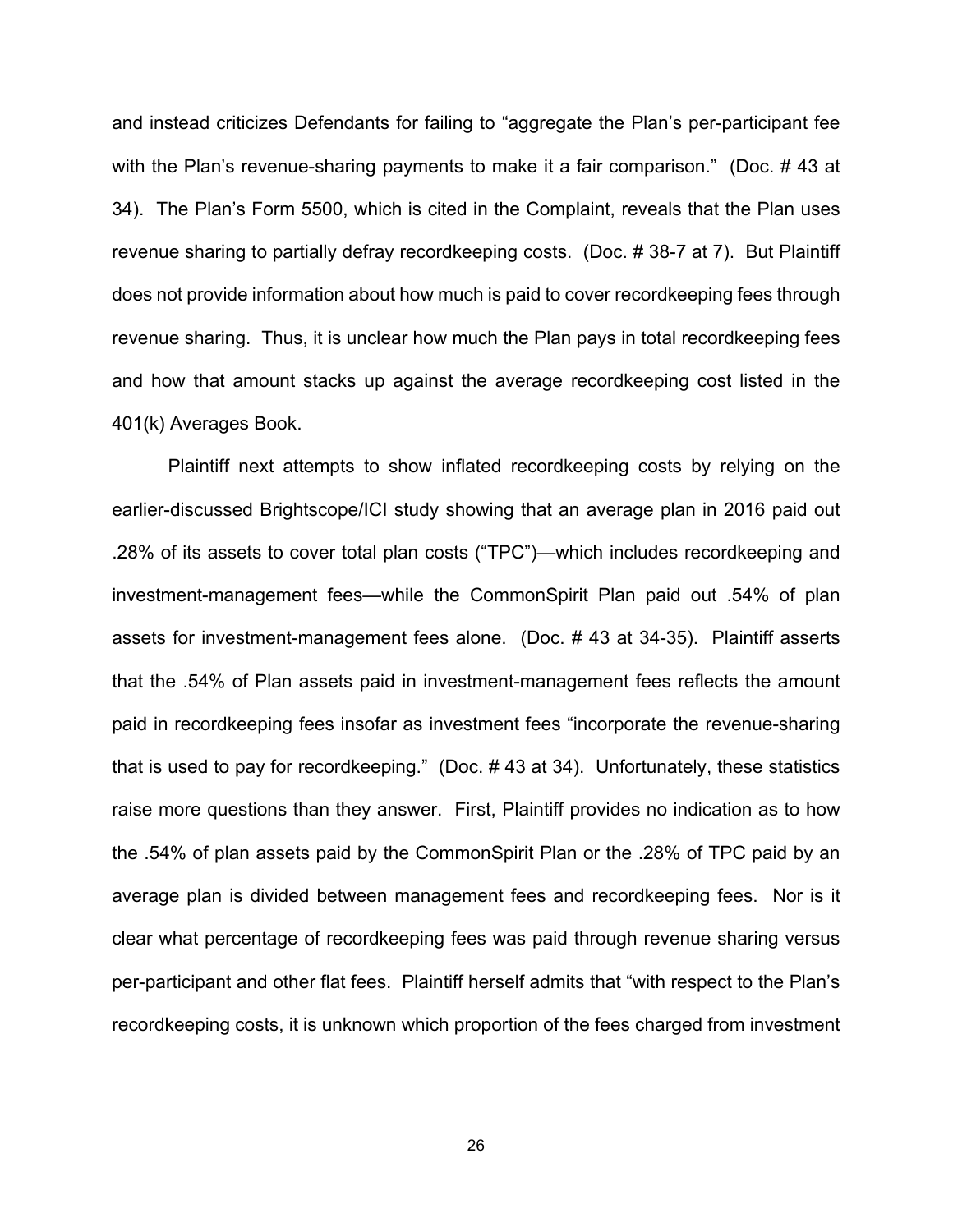expenses are actually attributable to investment management services, as opposed to administrative services . . . ." (Doc. # 43 at 13 n.5).

In sum, a close examination of the sources cited in the Complaint reveals that Plaintiff has failed to allege facts showing that the recordkeeping fees exceeded those of comparable plans or were excessive in relation to the service provided. Further, Plaintiff has failed to identify another recordkeeper that would have been willing to conduct the same service as Fidelity at the assertedly reasonable rate of \$30 per person. As Defendants observe, "[c]ourts regularly dismiss imprudence claims such as these for failing to allege an adequate market comparison." *Kong v. Trader Joe's Company*, No. CV 20-05790 PA (JEMx), 2020 WL 7062395, at \*5 (C.D. Cal. Nov 30, 2020); *see Divane*, 953 F.3d at 991 ("Plaintiffs have identified no alternative recordkeeper that would have accepted such a low fee or any fee lower than what was paid to Fidelity and TIAA."); *Young v. Gen. Motors Inv. Mgmt. Corp.*, 325 F. App'x 31, 33 (2d Cir. 2009) (affirming dismissal of excessive recordkeeping fee claim where plaintiffs "fail[ed] to allege that the fees were excessive relative to the services rendered" (internal quotation marks omitted)); *Ferguson v. Ruane Cunniff & Goldfarb Inc.*, No. 17-cv-6685 (ALC), 2019 WL 4466714, at \*8 (S.D.N.Y. Sept. 18, 2019) ("Plaintiff did not compare the Plan's record keeping service to an alternative a prudent fiduciary would have selected or provide any additional facts to support their assertion that the administrative fees were excessive."); *White v. Chevron Corp.*, No. 16-cv-0793-PJH, 2016 WL 4502808, at \*15 (N.D. Cal. Aug. 29, 2016) (granting motion to dismiss where the plaintiffs "alleged no facts suggesting that the Plan fiduciaries could have obtained less-expensive recordkeeping services").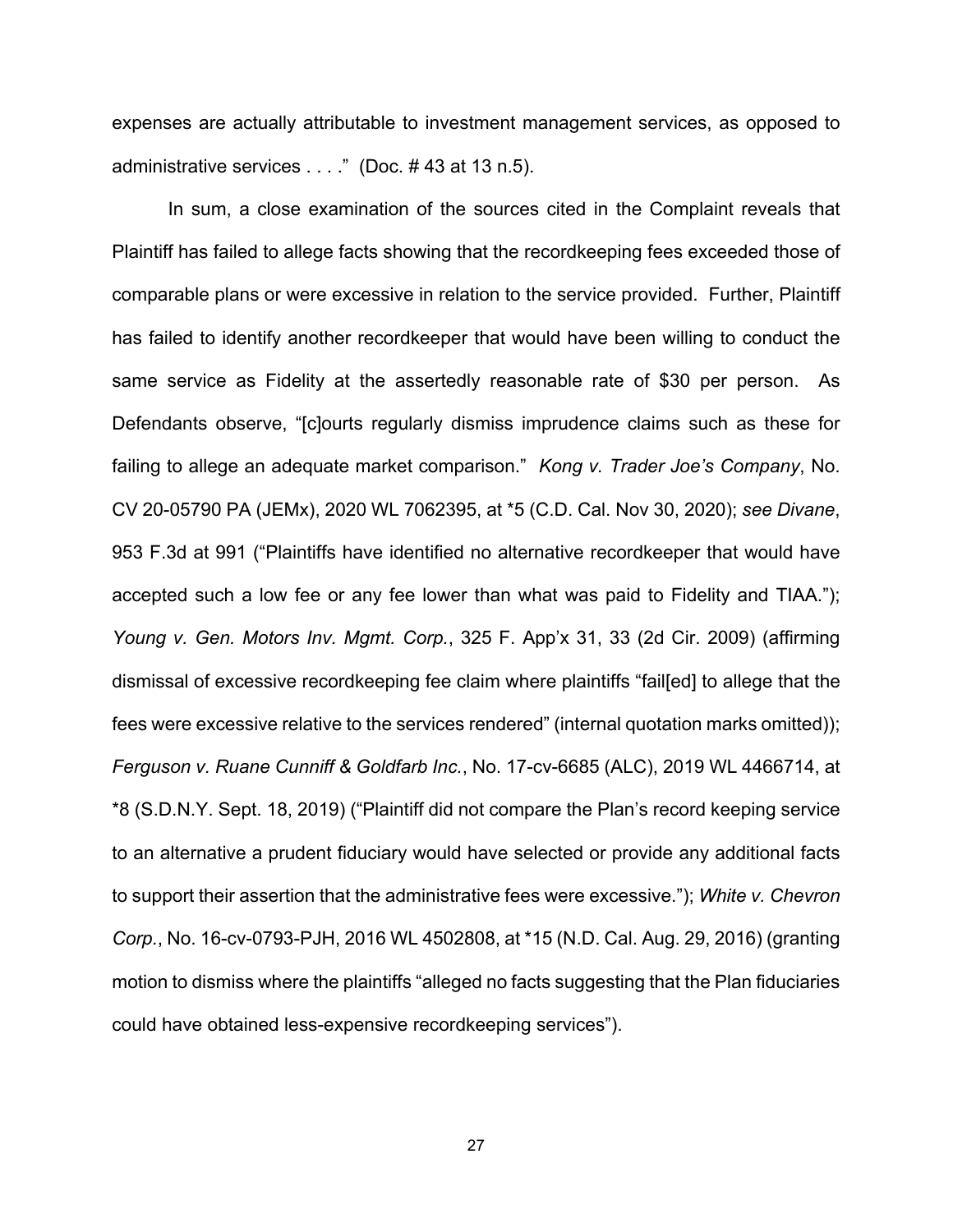The plaintiff in *Sweda*, on the other hand, alleged facts that clearly demonstrated that plan recordkeeping costs were excessive. For instance, the complaint in that case alleged that "the Plan paid between \$4.5 and 5.5 million in annual recordkeeping fees at a time when similar plans paid \$700,000 to \$750,000 for the same services." 923 F.3d at 330. The plaintiff in *Sweda* also alleged that the fiduciary failed to assess the reasonableness of plan recordkeeping fees by soliciting competitive bids, and cited examples from four other university plans that had done so successfully. *Id.* at 331.

Similarly, in *Stark v. Keycorp*, the Northern District of Ohio allowed a claim of excessive recordkeeping fees to proceed to discovery where the plaintiffs alleged that the plan fiduciary "could have obtained comparable administrative services at a significantly reduced cost from at least three different vendors" and that these vendors "could have provided comparable recordkeeping and related administrative services in terms of scope and quality." 2021 WL 1758269, at \*7. The court in *Stark* distinguished *Divane*, *Ferguson*, and *White* (cited above) on the basis that the plaintiffs in those cases, like Plaintiff here, "failed to identify alternative administrative providers that would have provided the same service for less." *Id.* 

Because Plaintiff has failed to allege facts plausibly showing that the recordkeeping fees paid were excessive, it makes no difference that she alleges Defendants "engaged in no examination, comparison, or benchmarking of the Plan's recordkeeping fees with similarly sized plans," or "that the marketplace for service providers [is] very competitive" such that Defendants should have negotiated a better rate. (Doc. # 43 at 35) (citing Doc. # 1 at ¶¶ 4, 46, 49 n.20).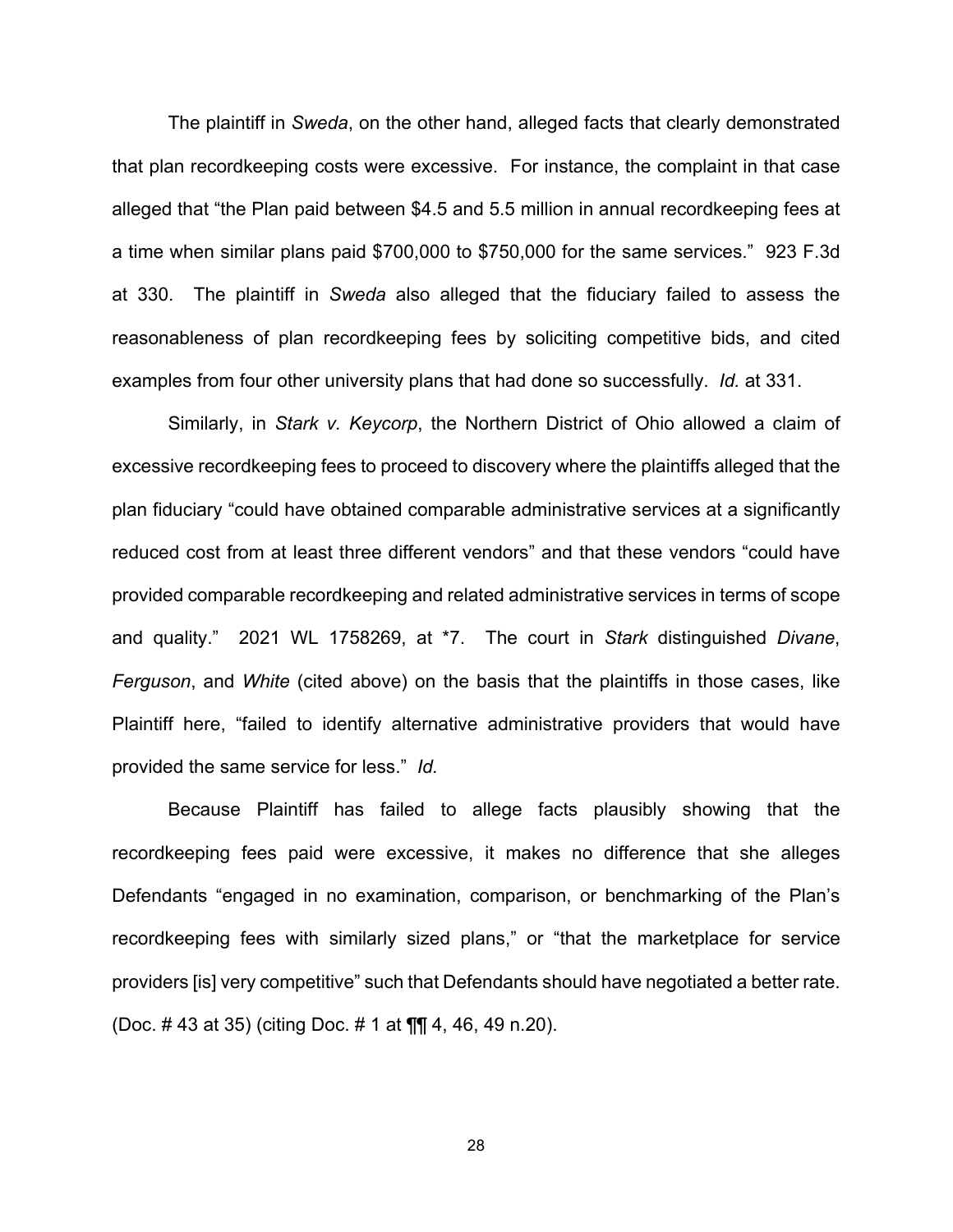For these reasons, Plaintiff's duty-of-prudence claim related to excessive recordkeeping fees is **dismissed**.

#### *6. Duty of Loyalty*

Plaintiff has failed to state a claim that Defendants breached their duty of loyalty. Under ERISA's duty of loyalty, a fiduciary must "discharge his duties with respect to a plan solely in the interest of the participants and beneficiaries and . . . for the exclusive purpose of . . . providing benefits to participants and their beneficiaries . . . and . . . defraying reasonable expenses of administering the plan." 29 U.S.C. § 1104(a)(1).

Plaintiff's loyalty claim must be dismissed because the Complaint does not differentiate between Defendants' alleged violations of the duties of prudence and loyalty. It is well established that "[t]o state a loyalty-based claim under ERISA, a plaintiff must do more than simply recast purported breaches of the duty of prudence as disloyal acts." *Cassell*, 285 F. Supp. 3d at 1062; *accord In re SunEdison, Inc. ERISA Litig.*, 331 F. Supp. 3d 101, 115 (S.D.N.Y. 2018). Although Plaintiff clearly attempts to plead both theories, none of her factual allegations support an inference that Defendants acted for the purpose of providing benefits to third parties or themselves, as required for a showing of disloyalty under ERISA. *Cassell*, 285 F. Supp.3d at 1062.

 Plaintiff disputes this characterization of the Complaint, and points to allegations that Fidelity is both the provider of the funds in the challenged Active Suite and the service provider for the Plan. (Doc. # 43 at 37) (citing Doc. # 1 ¶¶ 21, 45). Plaintiff further asserts that "Defendants' decision to retain the Active Suite, which pays Fidelity at higher rates than the Index Suite and more than any non-Fidelity investment option despite its consistent underperformance, can be plausibly traced to the motivation to keep Fidelity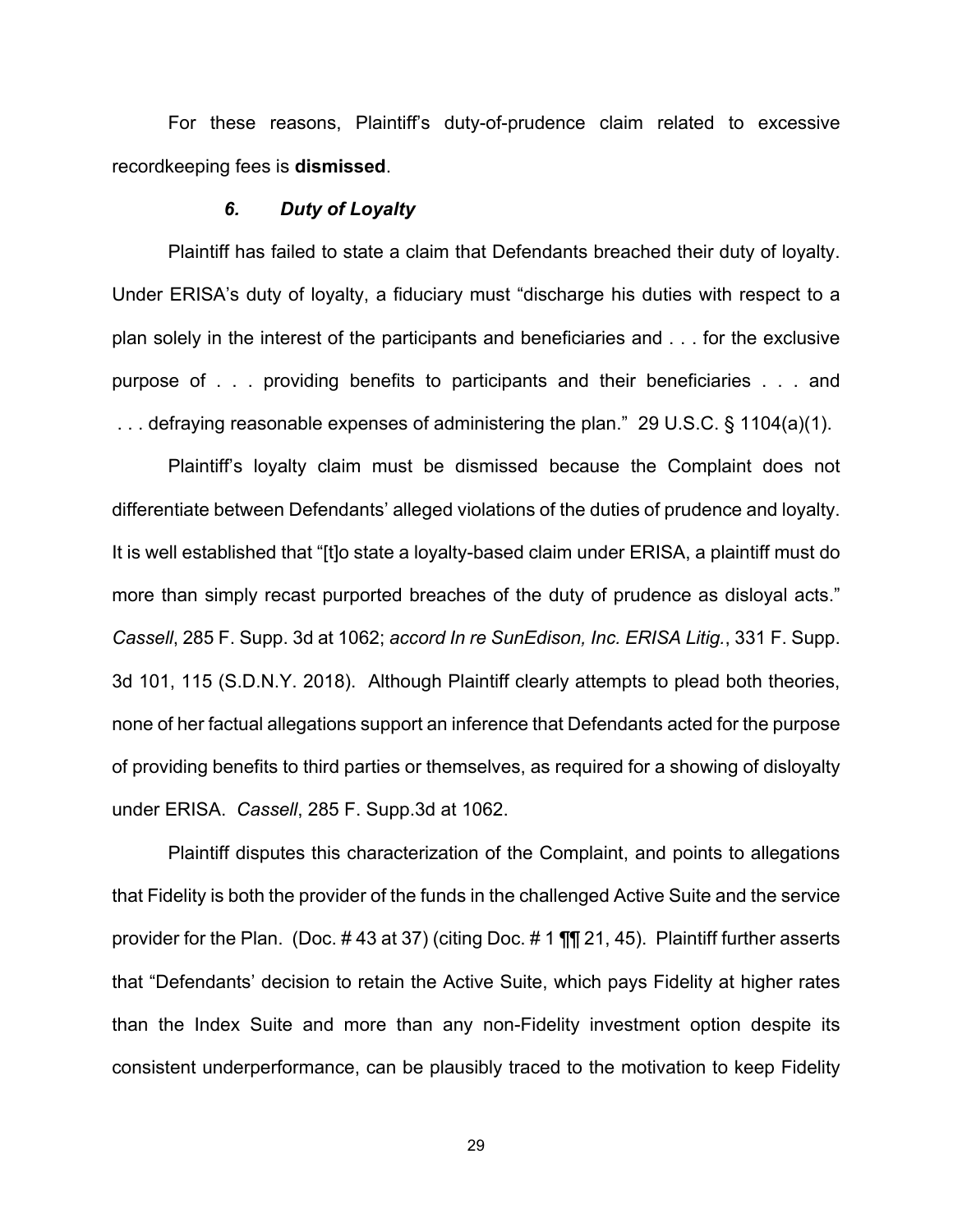satisfied at the expense of the participants' interests." (*Id.*). Notwithstanding the fact that Plaintiff alleges this ill-motive for the first time in her brief, allegations that "various third parties benefitted from Defendants' alleged mismanagement" do not support an inference that "Defendants acted *for the purpose* of benefitting those third parties or themselves." *Cassell*, 285 F. Supp.3d at 1062 (emphasis in original). Thus, Plaintiff's duty-of-loyalty claim is **dismissed**.

#### *7. Derivative Claims (Counts II and III)*

Plaintiff brings a derivative claim that Defendants violated their duty to monitor fiduciaries in violation of 29 U.S.C.  $\S$  1109(a) and 1132(a)(2). (Doc. #1  $\P$   $\P$  75-83). When an ERISA fiduciary appoints another fiduciary, courts have recognized a limited duty to monitor the appointed fiduciary's performance. *See Coyne & Delany Co. v. Selman*, 98 F.3d 1457, 1466 n.10 (4th Cir. 1996); *In re Morgan Stanley ERISA Litig.*, 696 F. Supp. 2d 345, 366 (S.D.N.Y. 2009). However, a monitoring claim must be dismissed where, as here, the underlying breach by the appointed fiduciary is not sufficiently pled. *See, e.g.*, *Saumer v. Cliffs Nat. Res. Inc.*, No. 1:15-cv-954-DAP, 2016 WL 8668509, at \*8 (N.D. Ohio Apr. 1, 2016) (collecting cases), *aff'd*, 853 F.3d 855 (6th Cir. 2017). This claim is accordingly **dismissed**.

 The same goes for Plaintiff's other two derivative claims—(1) co-fiduciary liability under section 405 of ERISA, (Doc.  $\#$  1 ¶ 83), and (2) knowing breach of trust by nonfiduciaries, (*id.* ¶¶ 85-86). A complaint that fails to state a claim for breach of fiduciary duty necessarily fails to state a claim for co-fiduciary liability. *See, e.g., Izzarelli v. Rexene Prods. Co.*, 24 F.3d 1506, 1525 n.34 (5th Cir. 1994). Likewise, an invalid breach-of-